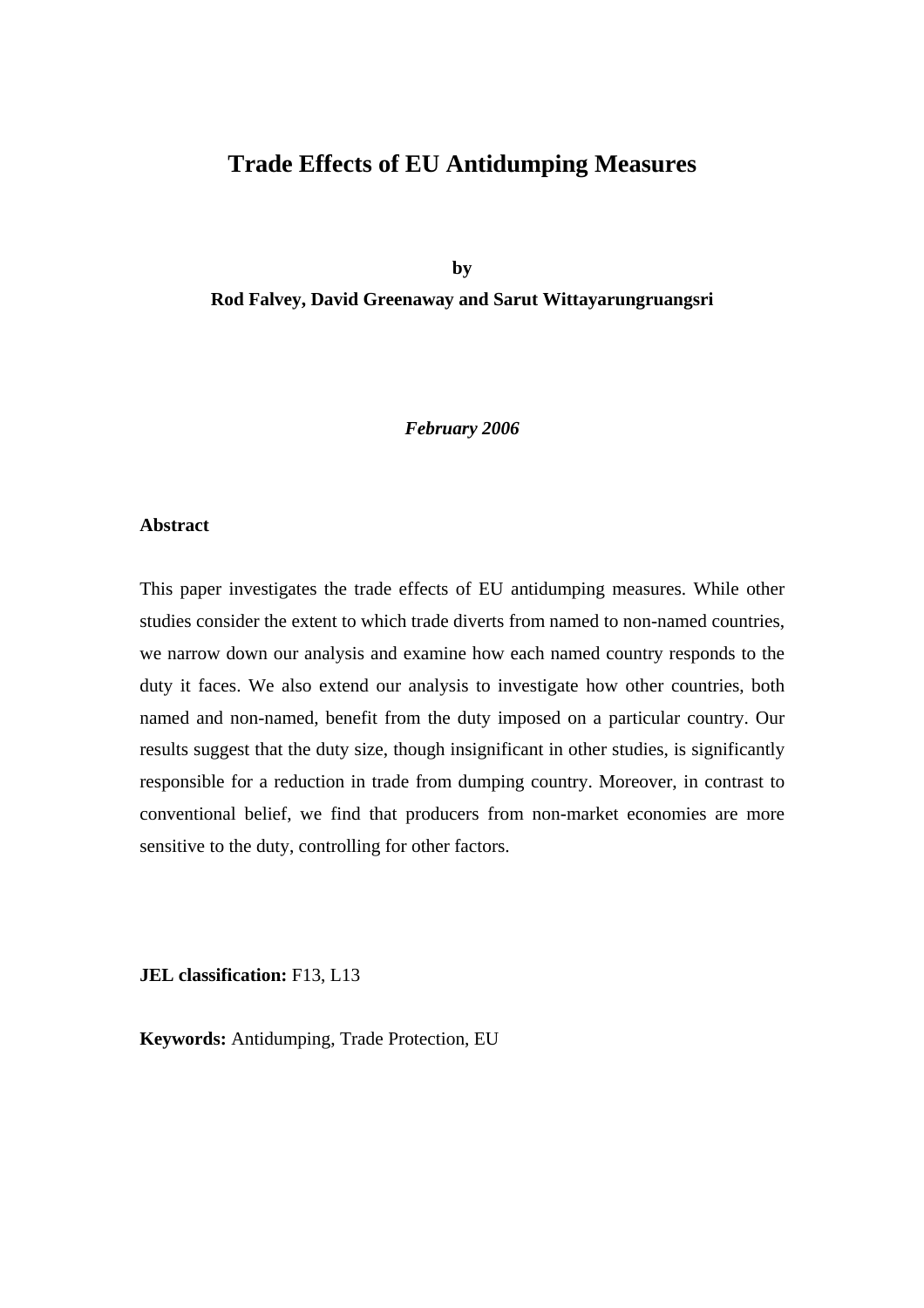# **1. Introduction**

 The implementation of antidumping (AD) measures can alter the incentives and behaviour of firms engaged in antidumping cases. Although the theory literature on AD is well developed, we still know little about firms' responses in the presence of a third country whose producers are not subject to antidumping action. It is also difficult in theory to incorporate the fact that different firms in the same antidumping case actually face different degrees of protection. Some empirical studies do attempt to analyse the effects of AD on named countries as well as on non-named. The key finding is that action reduces imports from the named countries but increases them from non-named ones. This effect is referred to as "trade diversion". Three major analysis of the phenomenon are Prusa (1997), Brenton (2001), and Konings et al. (2001).

 Prusa (1997) considers US antidumping cases initiated between 1980 and 1988 and finds that the increased imports from non-named countries are large enough to offset the fall in imports from named countries. This suggests that trade diversion in the US is so strong that it could mitigate the effect of AD action or even hurt US producers. For the EU, Konings et al. (2001) examine AD cases filed between 1985 and 1990 while Brenton (2001) covers those filed between 1989 and 1994. Both also find evidence of trade diversion; however, it is not as strong as in the US.

 Staiger and Wolak (1994) argue that the threat of antidumping activity could undermine trade from named countries even if the findings turn out to be negative. Producers named in a petition significantly reduce their exports destined to the US during the period of investigation. This implies that, whether or not the case is successful, the existence of antidumping law can distort firm behaviour. This effect is referred to as the "investigation effect".

 In this paper, we investigate the trade effects of EU antidumping measures. Even though it can be classed in the same category as those which focus on trade diversion, the main question is slightly different. Whereas other papers examine the trade effect on named and non-named countries as a whole, we analyse the effect on each dumping country. Thus we treat different countries in the same petition difficulty separately. The rationale for this is that, though named in the same petition, different producers face different AD measures.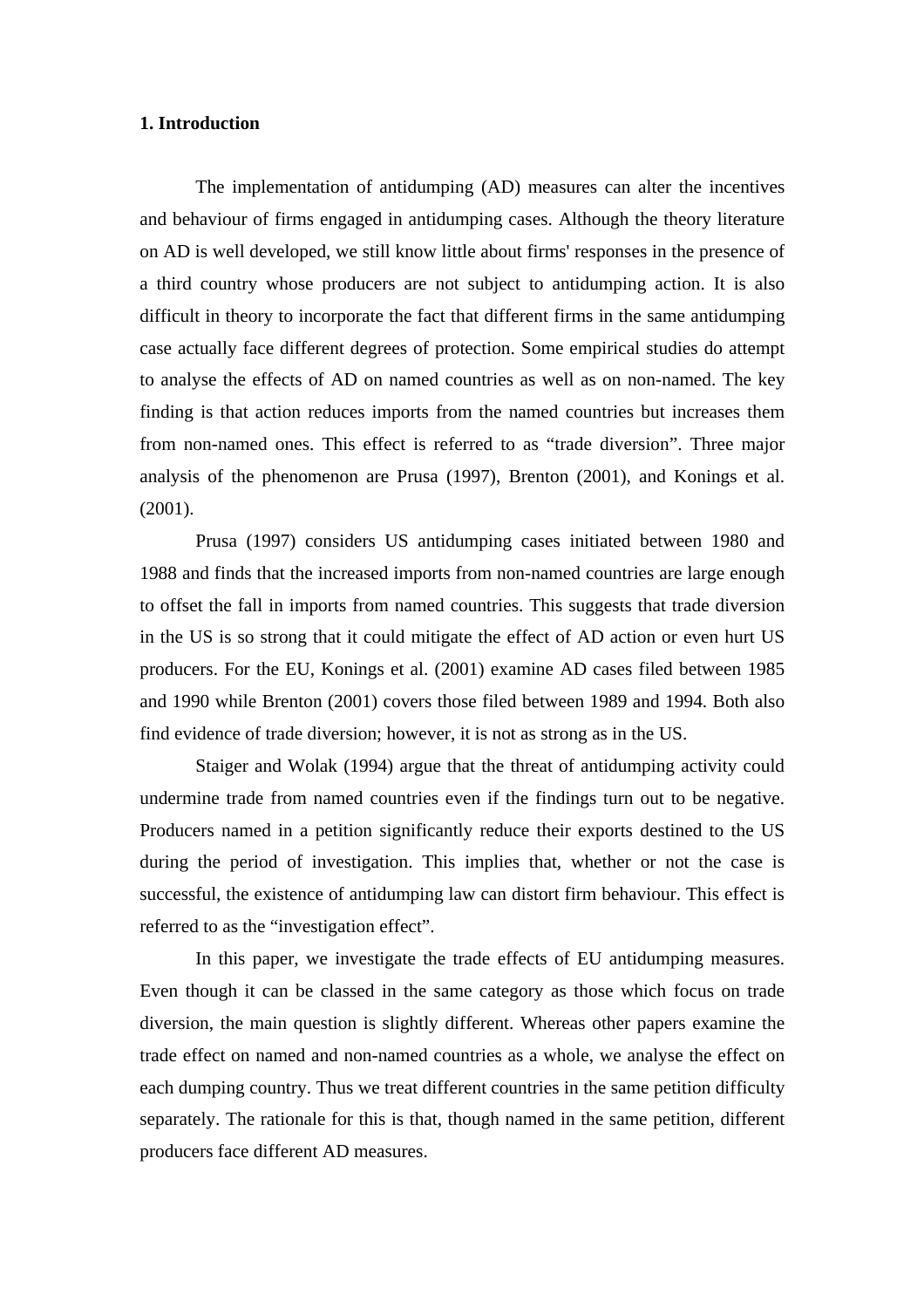Whereas other work takes into account all AD cases filed and these include cases ending up with a negative decision, antidumping duties or price undertakings. We narrow our focus and consider EU cases with definitive duties only, to highlight the extent to which the size of duty, which reflects the level of protection, influences the volumes of dumped imports.

 As is evident in Staiger and Wolak (1994), the initiation of an antidumping petition discourages trade from named countries even if the real antidumping action does not take place. Moreover, in the EU, price undertakings are frequently agreed. Therefore, if one tries to emphasise how dumping firms respond to the AD duties, it would be complicated to separate the effect of duty out of the others' when AD cases with other types of action are also included. Hence we exclude these and concern ourselves only with cases where definitive duties are levied. By doing this, we are unable to compare the effects of different types of AD action, but will understand the role of AD duty more clearly. The final feature that distinguishes this study from others is time span. Here we take our sample from more recent cases. All EU cases with definitive duties which were first imposed between 1989 and 1998 are brought into the analysis.

 The remainder of the paper is organised as follows. Section 2 gives an overview of EU antidumping activities. In section 3, we analyse the data and summarise some descriptive statistics. The following section focuses on model specification and econometric framework. In section 5, we report and discuss our results. Finally, concluding remarks are given in section 6.

#### **2. EU Antidumping Activities**

 $\overline{a}$ 

 In this section, we begin by giving a brief overview of EU antidumping activities<sup>1</sup>. We then present an overview regarding EU affirmative cases with duties being imposed. Due to data limitations and different sources of information, we are unable to cover the same time period as above. The limitation of trade data used in

<sup>1</sup> The source of information is the WTO website (www.wto.org). This summarises the statistics regarding antidumping initiations and antidumping measures of the member countries from 01/01/95 to 31/12/03 which is up to date as compared to what is presented in the existing literature. This provides a broad picture of recent EU antidumping practice. For a thorough summary of antidumping practice worldwide, see Zanardi (2004).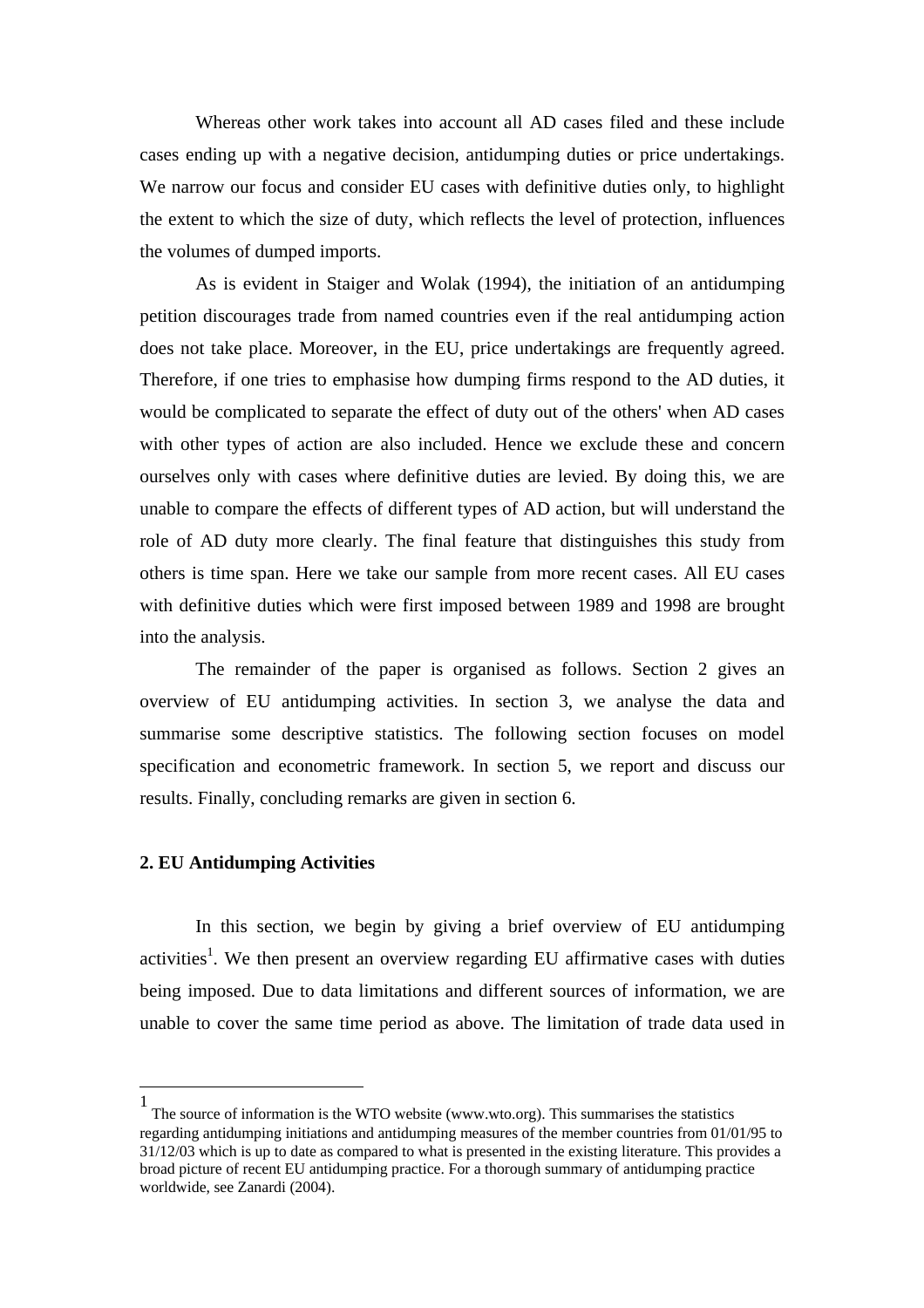our formal analysis forces us to consider the EU antidumping cases with duties being first collected in the years 1989 to 1998.

#### *Overview of EU Practice*

From 1995 to 2003, the EU was the third heaviest initiator of antidumping action, after India and the US. As shown in Table 1, the top five AD initiators were India, the US, the EU, Argentina and South Africa.

| Country                 | 1995 | 1996 | 1997 | 1998 | 1999 | 2000 | 2001 | 2002 | 2003 | Total |
|-------------------------|------|------|------|------|------|------|------|------|------|-------|
| India                   | 6    | 21   | 13   | 27   | 65   | 41   | 79   | 81   | 46   | 379   |
| United<br><b>States</b> | 14   | 22   | 15   | 36   | 47   | 47   | 76   | 35   | 37   | 329   |
| EU                      | 33   | 25   | 41   | 22   | 65   | 32   | 29   | 20   | 7    | 274   |
| Argentina               | 27   | 22   | 14   | 8    | 23   | 45   | 26   | 14   |      | 180   |
| South<br>Africa         | 16   | 33   | 23   | 41   | 16   | 21   | 6    | 4    | 6    | 166   |

Table 1: AD initiations

The EU initiated 274 cases from 01/01/95 to 31/12/03. In contrast to India data for the EU does not show a significant upward trend, but short-run fluctuations are observable. The EU average number of initiations is 33 per year. This peaks at 65 cases in 1999 and bottoms at 7 in 2003. The low number in 2003 is striking and mirrored elsewhere. Thus the number for Argentina drops from 14 in 2002 to only 1 in 2003; that for India is 81 in 2002 but 46 in 2003. For all WTO members, the number of AD initiations in 2003 is 210, the lowest since 1995. A possible explanation could be the large number of existing cases which have already restrained trade. This may explain why a number of developing countries that have recently become more aggressive users of AD have a low number of filings in 2003. These are, for example, Turkey, Thailand, Peru and India.

 Of 274 petitions filed by the EU, 187 are affirmative. As we rank the top five countries that pursue antidumping action, the list is identical to those top initiators. Table 2 shows the numbers of AD measures in the top five. These are again India, the US, the EU, Argentina and South Africa. To interpret this, one has to keep in mind that the data for each year normally stems from cases initiated one year before. For example, if the EU imposes 25 AD measures in 1996, these are unlikely to come from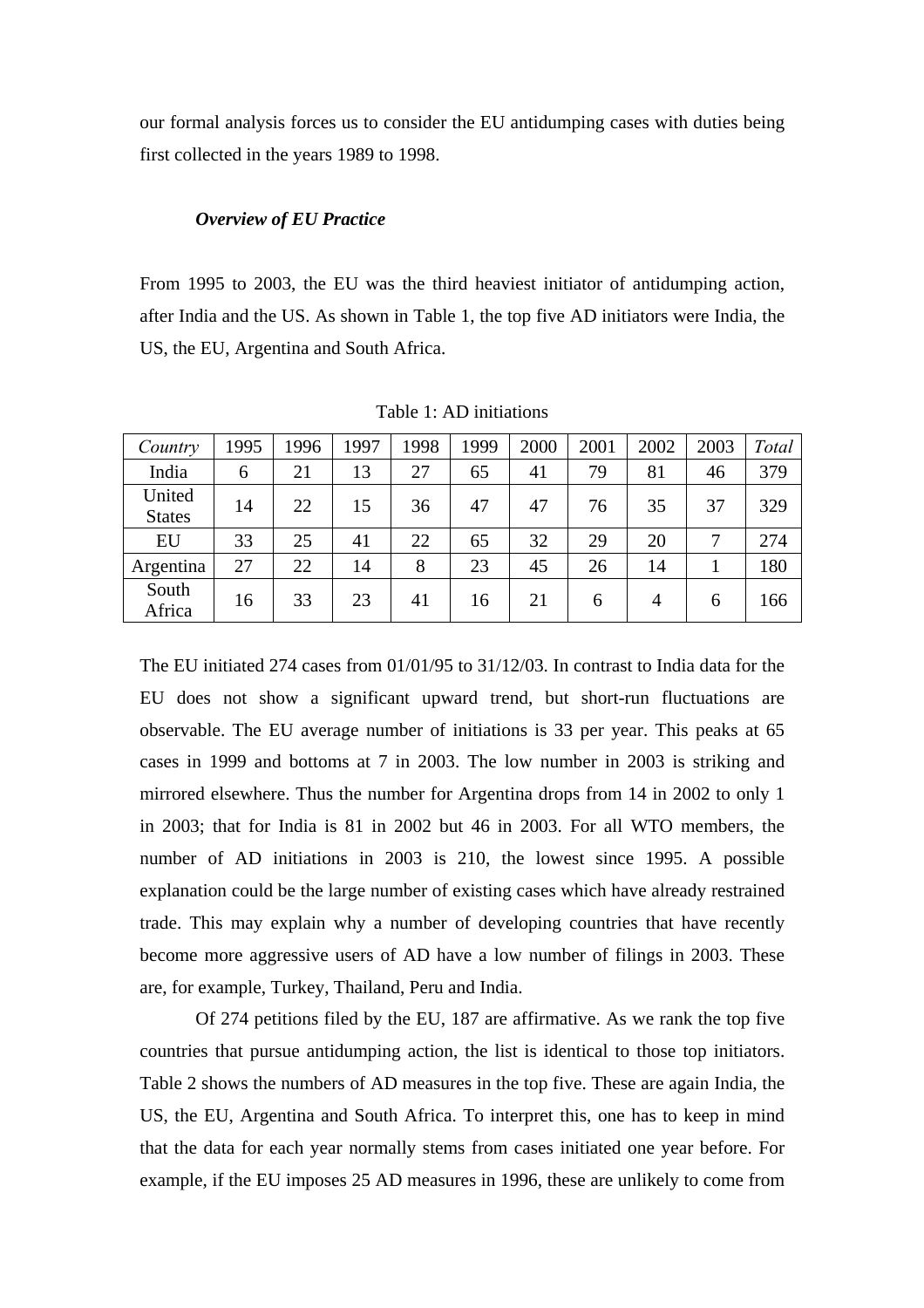the cases filed in 1996 but mostly from those filed in 1995. The success rate of EU antidumping filings is approximately two thirds. This is consistent with those for other countries except that for Argentina which has a success rate slightly over 75%, exceptionally high as compared to most WTO members.

| Country                 | 1995     | 1996 | 1997 | 1998 | 1999 | 2000 | 2001 | 2002 | 2003 | Total |
|-------------------------|----------|------|------|------|------|------|------|------|------|-------|
| India                   | 7        | 2    | 8    | 22   | 57   | 38   | 38   | 64   | 53   | 273   |
| United<br><b>States</b> | 33       | 11   | 20   | 16   | 32   | 33   | 33   | 24   | 12   | 205   |
| EU                      | 15       | 23   | 23   | 26   | 41   | 13   | 13   | 25   | 3    | 187   |
| Argentina               | 13       | 20   | 11   | 12   | 15   | 15   | 15   | 24   | 19   | 138   |
| South<br>Africa         | $\Omega$ | 8    | 18   | 14   | 13   | 5    |      | 15   |      | 108   |

Table 2: AD measures

 As with AD initiations, the data on EU measures does not show a long-run upward trend but reveals some fluctuation. The average number of EU antidumping measures is about 20 per year. The highest number is 41 in 2000, the lowest is 3 in 2003.

 It is well known that one type of antidumping action frequently pursued by the EU is price undertaking. If a dumping firm agrees to raise the price to a negotiated level, the duty will not be levied. This type of action is not widely used elsewhere. Therefore, of all successful EU cases, some end up with price undertakings, some with duties. In addition, even in the same antidumping cases, some firms could agree to perform undertakings whereas others would prefer to pay duties. Hence, due to data availability, it is not possible to report here what proportion of EU dumped imports is subject to price undertakings and what proportion is subject to duties.

 The sector that initiates most filings is base metals and articles of base metals. There were 92 filings made by this sector which account for aprroximately one third of all AD initiations over 1995-2003. The industry coming second is chemical and allied products which initiated 45 cases. These two are the same as their US counterparts (as well as those in many other countries). There are a few papers that investigate the role of political factors in determining the outcomes of AD filings, and it turns out that those factors are significant. These papers are Moore (1992) and Baldwin and Steagall (1994) for the US, and Tharakan and Waelbroeck (1994) for both the EU and US. Moreover, as pointed out by Irwin (2002), the costs associated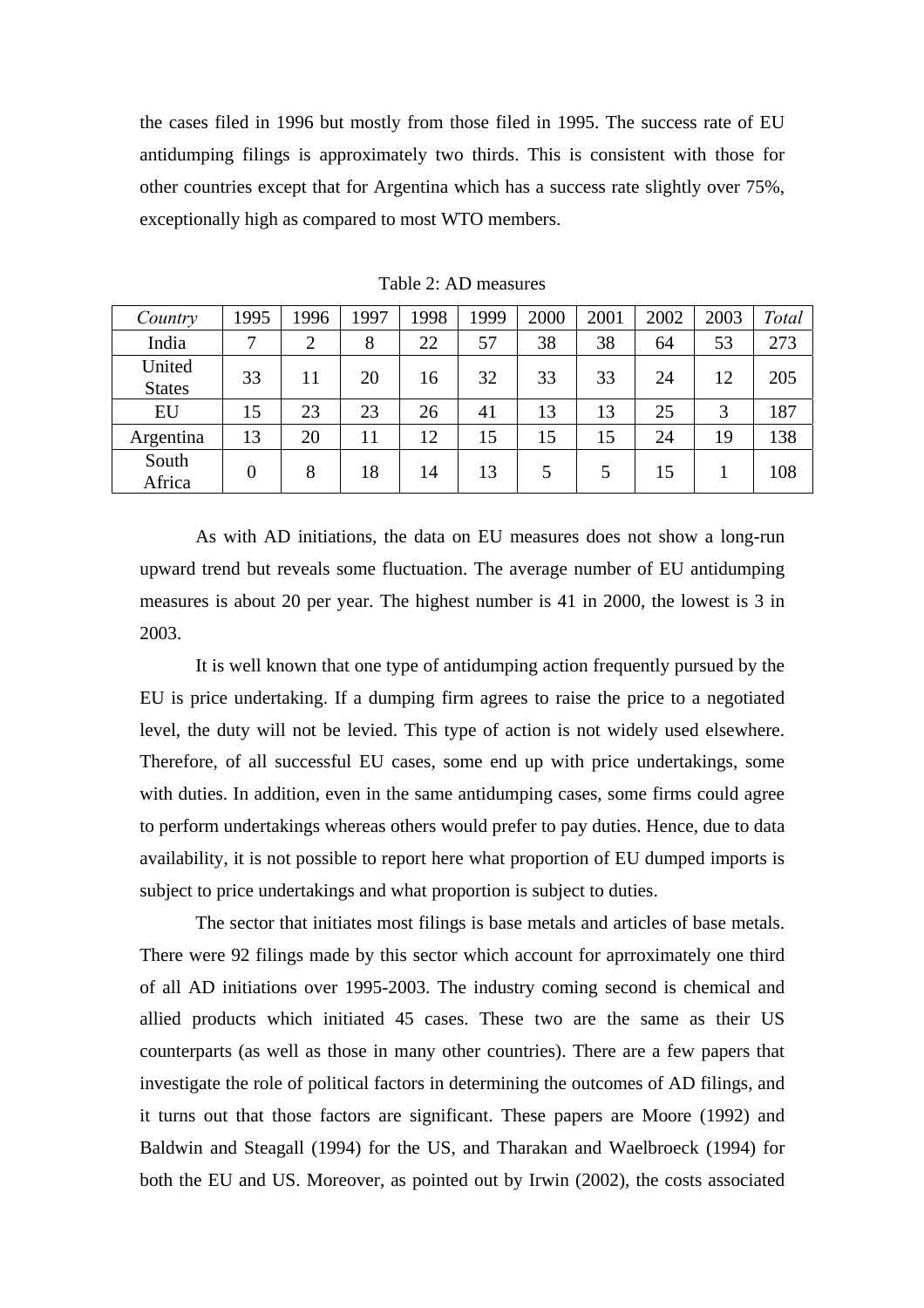with AD are high. Thus it is more likely that the industries in which a large market share is in the hands of a few big producers would file AD cases since it is easier for them to form a link with the government. Also, as the costs of filing are high, the freerider problem is less likely to occur in industries in which there are only a few large firms. Accordingly, it is easier for these industries to coordinate.

# *AD Cases with Definitive Duties*

From 1989 to 1998, there are 104 AD petitions that are affirmative and result in duties. This number may not be accurate since, in some petitions, the decisions for different producers named in the same petition are not made at the same time. However, this is rare. Not all are new. Some are renewed after their termination, due to the fact that EU antidumping cases automatically terminate after 5 years, so if the EU producers would like to extend the length of time over which the duties are imposed, it is necessary that they renew the cases. There are 6 renewed cases in our sample, 3 of which are against China.

 The unweighted average number of countries is 2.64 per case; the maximum number is 7 per case. In the sample, all AD decisions where more than 4 countries are subject to duties are made after 1994. In 1998 alone, there are 2 affirmative decisions that levy duties on more than 5 countries. One is on stainless steel fasteners (6 countries) the other is fax machine (7 countries).

 The increasing cumulation of countries in the same petition could be explained by the "super additivity effect". According to Hansen and Prusa (1996) and Tharakan et al. (1998), it is evident in both the EU and US that, holding market share of dumped imports constant, an increase in the number of named countries significantly increases the probability of an affirmative finding. If the complainants have become more aware of this effect, it is not surprising to see cumulation in more recent cases and in the future.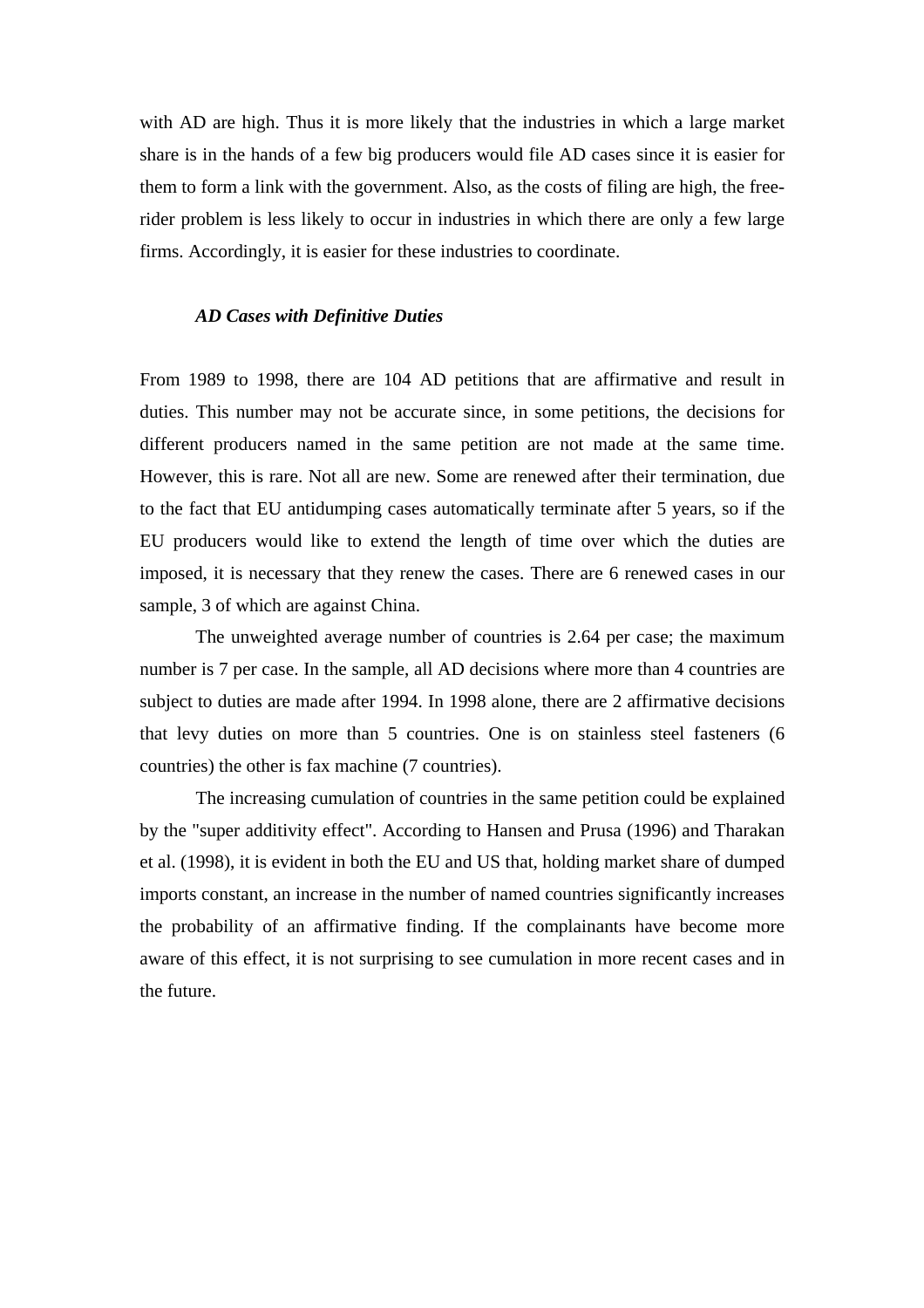| Country  | No. of<br>Measures |
|----------|--------------------|
| China    | 35                 |
| Korea    | 18                 |
| Japan    | 14                 |
| Thailand | 12                 |
| Russia   |                    |

Table 3: EU antidumping targets

 As regards countries subject to AD duties, there are 31 countries filed against by the EU. Among these, the main targets are from the Far East and Eastern Europe. Table 3 ranks the top five. China is the principal target, subject to duties in 35 EU cases, twice that of Korea, which has 18 cases resulting in duties. As above, the two industries involved most with the EU antidumping measures are steel and chemicals. However, Japan and Korea systematically differ from countries in that dumped imports tend to be of high-tech products. These include, among others, fax machines, photocopiers, TV camera systems and CD players. This implies that not only does the EU pursue AD action against low-cost countries, but also against those that have comparative advantage in particular products.

#### **3. Data Analysis**

 For each antidumping case, where data is complete, we collect trade volumes from the named countries for 8 consecutive years starting from two years before the duties are imposed until five years after they are first collected (if from  $t=2$  to  $t=5$ ).

 Our source of trade volumes is EUROSTAT, while contains reports data in both quantity and value terms. Data is available from 1988 to 1998. There are many AD cases where import volumes cannot be obtained for all 8 years. We do not exclude but treat missing years as missing data. The level of disaggregation is 8 digit as categorised in Combined Nomenclature since this is the level of used in almost all AD cases. In rare petitions where dumped products are classified at 6 digit, we use trade data that level.

 Earlier, we noted that there were 104 cases in our sample. On average, there is more than one named country in one petition. Thus if we treat one country in one petition as one case and another in the same petition as another case, we have 190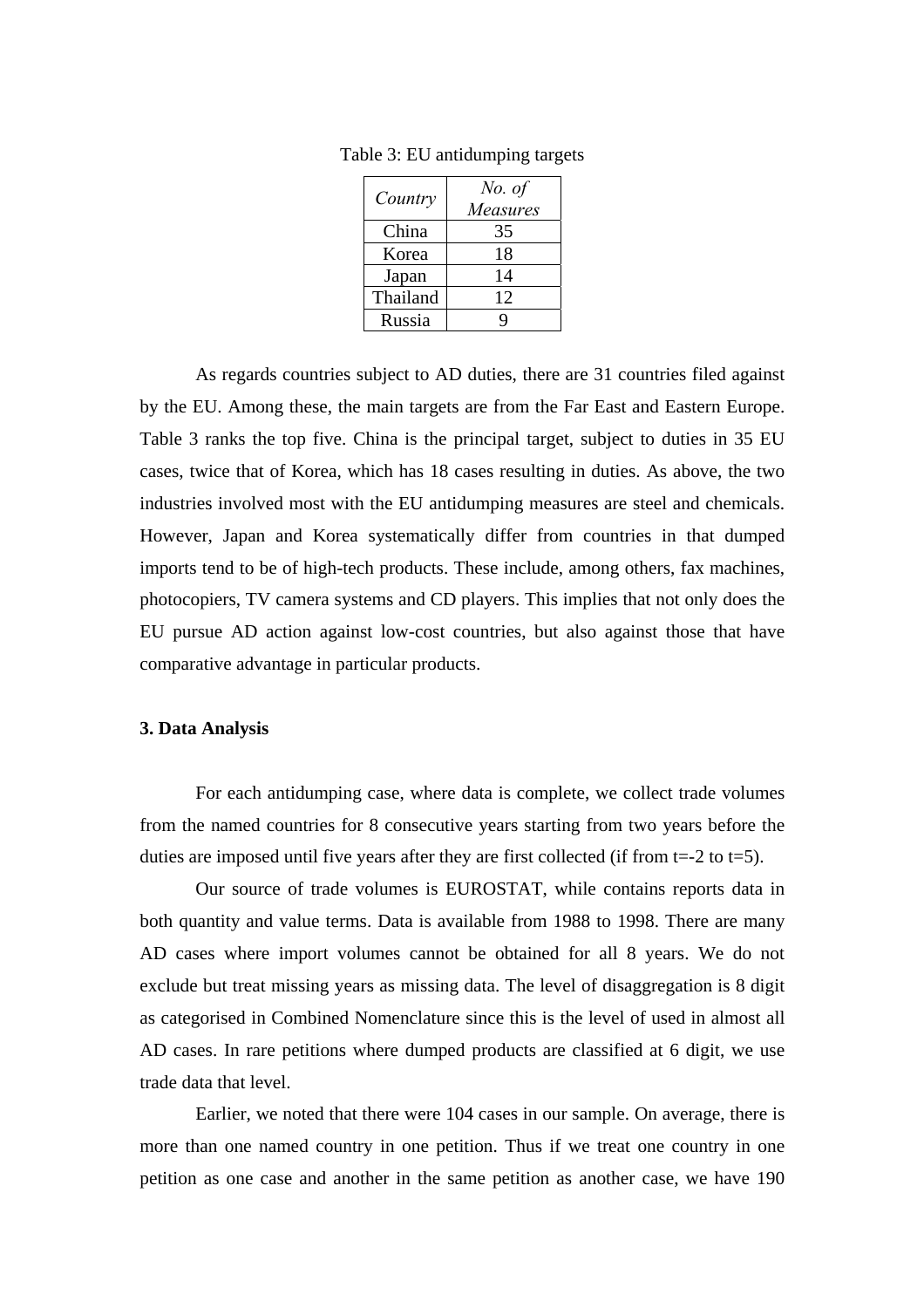cases. We do not aggregate trade volumes from different countries named in the same petition because different producers pay different duties. By separating them, we will be able to understand more clearly the behaviour of each named country when subject to AD measures.

 We calculate growth rates of imports from dumping countries in both value and quantity terms, and compute percentage changes of imports from named countries as compared to the year  $t=-1$  and  $t=-2$  respectively. For clarification, note that, for any case,  $t=0$  is the first year definitive duties are levied. Therefore, in most cases,  $t=-1$  is the year the petition is filed and  $t=2$  the last year of free trade. Growth rates of dumped imports from named countries are caluculated as  $gv_t = (v_t - v_{t-1})/v_{t-1}$  and  $gp_t =$  $(q_t - q_{t-1})/q_{t-1}$  where *v* and q are value and quantity of imports respectively.

|           | No. of<br>Variable |         | <b>Standard</b> |
|-----------|--------------------|---------|-----------------|
|           | Observations       | Average | Deviation       |
| $g_{V-I}$ | 156                | 0.16    | 0.89            |
| $g v_0$   | 176                | $-0.16$ | 0.78            |
| $g v_l$   | 149                | 3.82    | 45.68           |
| $g v_2$   | 119                | 0.2     | 1.03            |
| $g v_3$   | 91                 | 0.76    | 4.77            |
| $g_{V_4}$ | 81                 | 0.07    | 0.66            |
| $g v_5$   | 57                 | 0.56    | 1.62            |
| $gp_{-l}$ | 156                | 0.18    | 0.94            |
| $gp_0$    | 176                | $-0.18$ | 0.75            |
| $gp_1$    | 149                | 4.62    | 55.06           |
| $gp_2$    | 118                | 0.23    | 1.12            |
| $gp_3$    | 90                 | 0.37    | 1.51            |
| $gp_4$    | 79                 | 0.04    | 0.62            |
| gp5       | 57                 | 0.24    | 1.16            |

Table 4: Growth rates of EU imports

 From Table 4, we see that number of cases differs across years because of unavailability of data for some AD cases. As trade data is available only up to 1998, the cases initiated in that year or a few years earlier will have shorter time series compared to those initiated earlier.

The figures on *gv<sub>-1</sub>* and *gp<sub>-1</sub>* suggest there is an increase in imports from named countries in both value and quantity terms from the last year of free trade to the year the cases are initiated. The growth rates in value and quantity are 16% and 18% respectively. Then the dumping exporters reduce their trade in the first year AD duties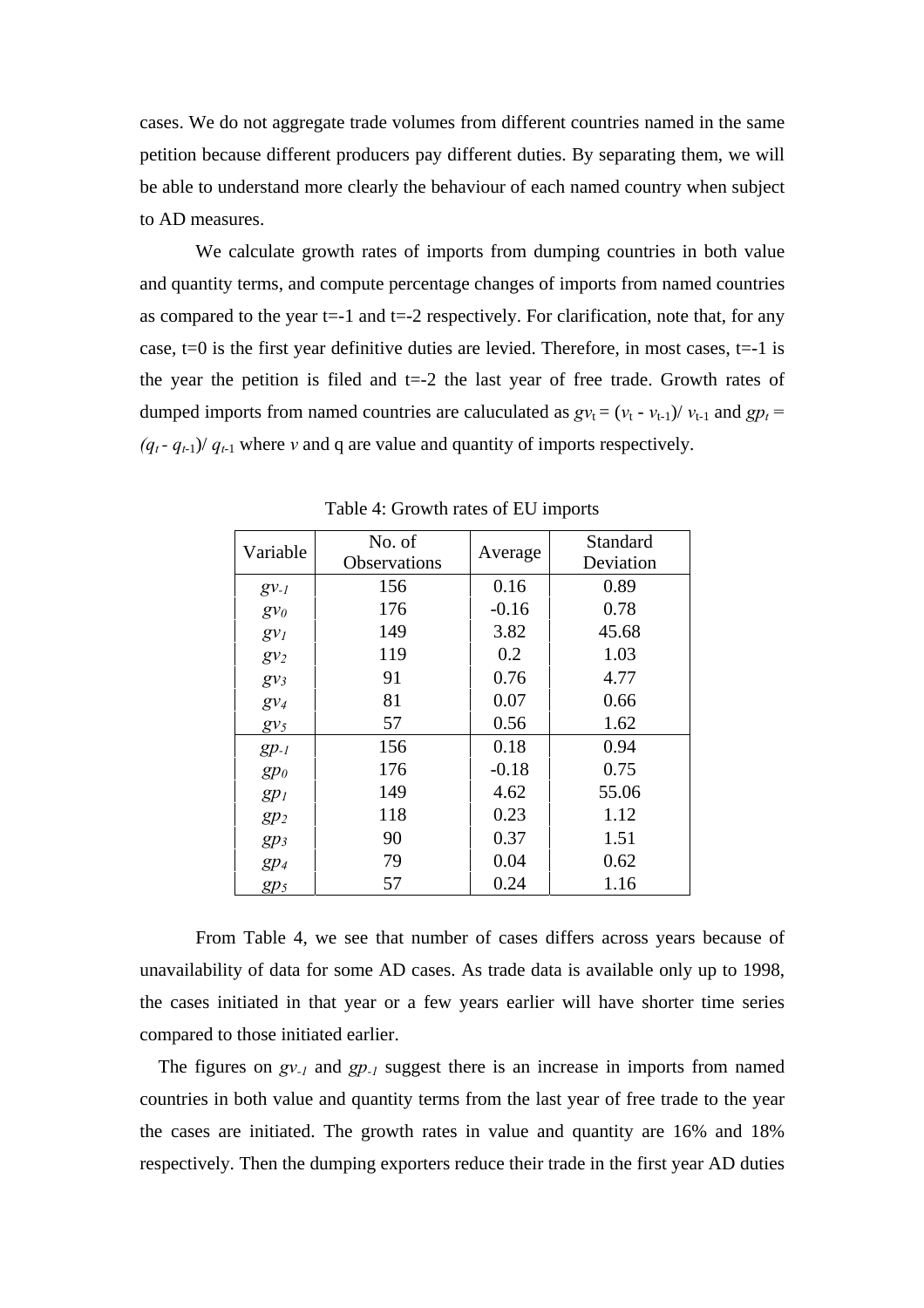are collected. Afterwards, imports from these countries keep growing at a positive rate. It is noticeable that the standard deviations are high. From  $t=0$  to  $t=1$ , the average growth is remarkably high, 382% in value and 462% in quantity. Moreover, the standard deviations are more than 10 times bigger than the mean (These numbers raise concern about outliers in the data set, and it is important to deal with this problem. We will discuss the technique used in mitigating it in a later section).

 At this point, it is worth looking into some examples of outliers who dump onto the EU market. There are several cases which have trade data so peculiar that the overall results of this study could be significantly changed if the problem was not dealt with. We select two for illustrative purposes. First, Russia was subject to EU antidumping duties on hematite pig-iron. There were three other countries also named in this petition including Brazil, Poland and Ukraine. The affirmative decision was made on 16/07/94 which means that the definitive duties were collected from that day for 5 years. The import value of hematite pig-iron from Russia was 51,129,000 ECU in 1994, more than 3 times that in the year 1993 (15,128,000 ECU). In 1992, the number was only 2,559,000 ECU. The value peaked at 71,058,000 ECU in 1995, one year after the decision was made. After that, the imports fall. This pattern clearly contrasts with intuition and the evidence in the literature.

 The second example is ammonium nitrate also against Russia. The European Commission received the petition on 09/06/94 and determined the case to be affirmative on 23/08/95. The value of imports from Russia grew from 16,987,000 ECU in 1993 to  $24,097,000$  ECU in 1994. Then, in 1995 (year t=0), imports did not drop but went up to 56,822,000 ECU. The number continued to grow to 114,157,000 ECU in the following year.

 There are a few factors that could explain this unusual behaviour. First, the European Commission may refer to a price in a third country, instead of that in the exporting country, as a comparable price, and this could result in wider dumping margin. If only one or a few producers from a particular country are subject to duties based on this method, the true cost of dumping would be exaggerated. Second, although some exporters have to pay duties, others from the same country may accept price undertakings, and this could significantly mitigate the effect of AD measures. Third, despite duties being levied, exports' prices may still be low due to exchange rate volatility. This last explanation applies rather well to the above two examples as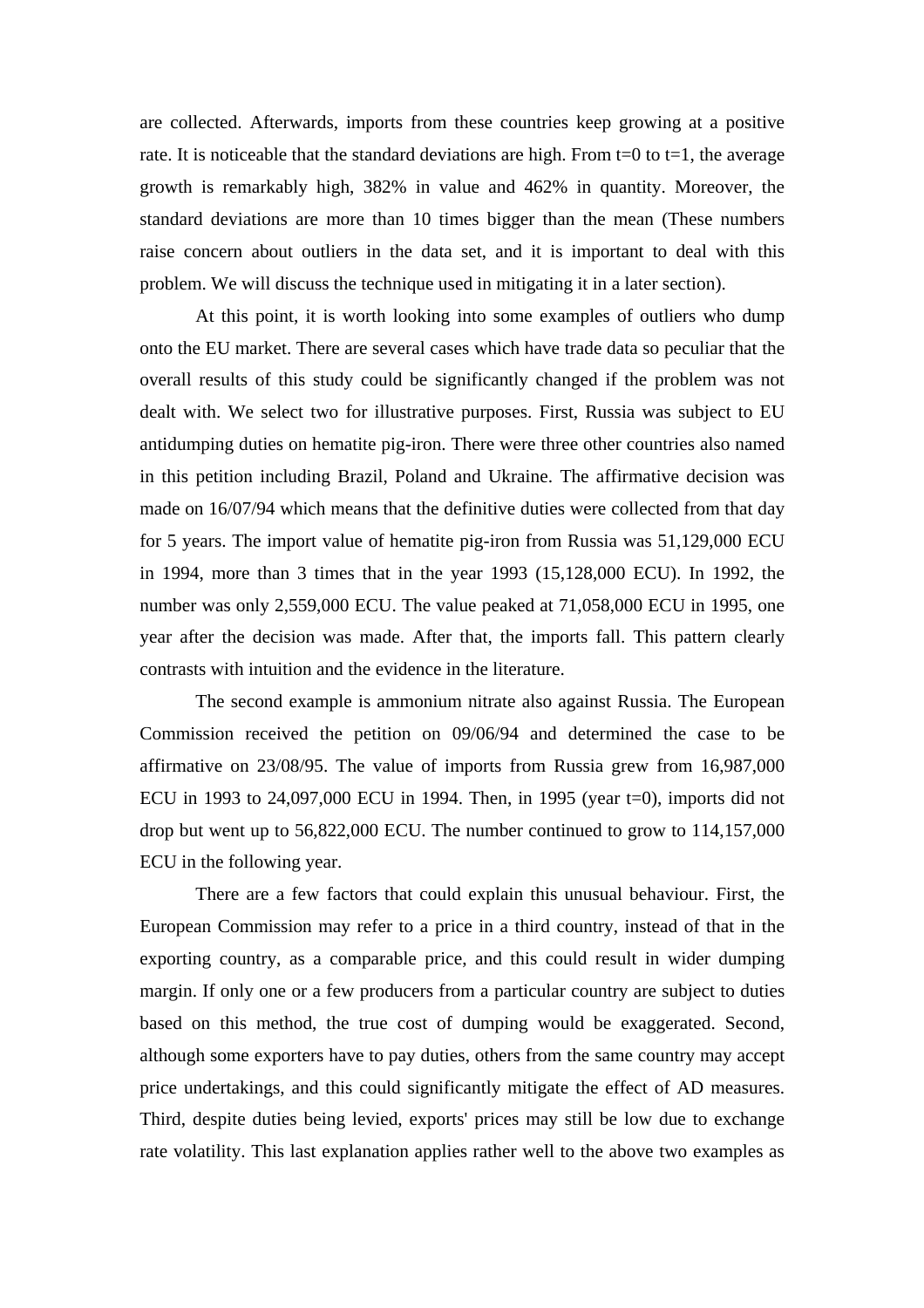the Russian currency depreciated dramatically after the collapse of the Soviet Union and the currency was not stabilised until 1996.

 Table 4 reports growth rates of imports from named countries. In what follows, we show percentage changes of imports compared to  $t=-1$  and  $t=-2$ respectively.

| Variable        | No. of<br><b>Observations</b> | Average | Standard<br>Deviation |
|-----------------|-------------------------------|---------|-----------------------|
| $pv_0$          | 176                           | $-0.16$ | 0.78                  |
| $p v_l$         | 143                           | $-0.09$ | 1.15                  |
| pv <sub>2</sub> | 116                           | 0.08    | 1.40                  |
| $pv_3$          | 90                            | 0.37    | 1.73                  |
| $p v_4$         | 80                            | 0.54    | 2.16                  |
| $pv_5$          | 59                            | 0.56    | 3.00                  |
| pq <sub>0</sub> | 176                           | $-0.19$ | 0.75                  |
| $pq_1$          | 143                           | $-0.12$ | 1.15                  |
| $pq_2$          | 116                           | 0.01    | 1.36                  |
| $pq_3$          | 90                            | 0.30    | 1.76                  |
| pq <sub>4</sub> | 80                            | 0.48    | 2.27                  |
| pq <sub>5</sub> | 59                            | 0.56    | 3.37                  |

Table 5: Percentage changes in EU imports comparing to  $t = -1$ 

 In table 5, percentage changes of EU imports, compared to t=-1 are presented, recalling that  $t=1$  in the year most petitions are filed. We compute percentage changes as  $pv_t = (v_t - v_{t-1})/v_{t-1}$  and  $pq_t = (q_t - q_{t-1})/q_{t-1}$  where pv is the percentage change in value and *pq* is that in quantity.

 In the first year of definitive duties, as compared to the year before, imports from named countries drop by 16% in value and by 19% in quantity. Then they start to go up but are still lower than in the year the petitions were filed  $(t=1)$ . In the following year, they get back to the levels slightly above those in  $t=1$  and exceed those from the benchmark year. This pattern reveals that although each EU antidumping measure lasts for five years, named countries do not necessarily export less for the whole period. This is because the case could be revised upon request by the dumping firms. Moreover, new entrants from the named countries who are not subject to AD could export to the EU more aggressively.

 The table also reports descriptive statistics. The value of imports grows from  $t=2$  to  $t=1$  at 16% and quantity grows by 18%. Then imports fall significantly but, in value terms, they do not fall below those in the absence of an AD threat  $(t=2)$  while,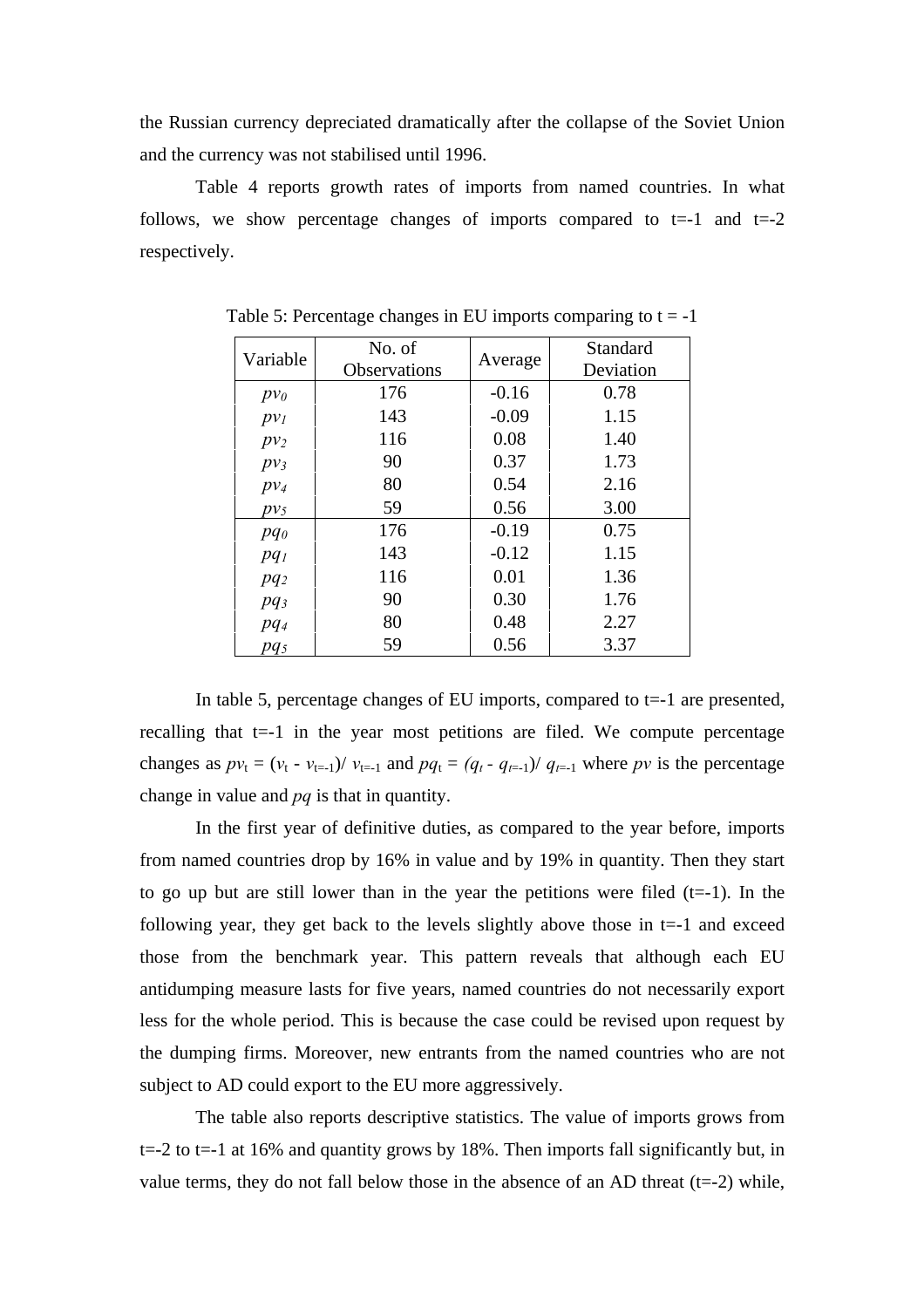in quantity term, they fall below those in free trade by  $2\%$ . Once again, for year t=0, the standard deviations are extremely high relative to the means. Ignoring this for the moment, the imports then start to go up until  $t=4$  and fall again in  $t=5$ .

| Variable         | No. of       |         | Standard  |
|------------------|--------------|---------|-----------|
|                  | Observations | Average | Deviation |
| $pcv_{-l}$       | 156          | 0.16    | 0.89      |
| $pcv_0$          | 156          | 0.07    | 2.29      |
| $pcv_1$          | 124          | 0.20    | 2.93      |
| $pcv_2$          | 102          | 0.30    | 2.29      |
| $pcv_3$          | 79           | 0.95    | 3.58      |
| $pcv_4$          | 69           | 1.12    | 4.03      |
| $pcv_5$          | 49           | 0.50    | 2.29      |
| $pcq_{-1}$       | 156          | 0.18    | 0.94      |
| $pcq_0$          | 156          | $-0.02$ | 1.61      |
| $pcq_1$          | 124          | 0.08    | 2.08      |
| $pcq_2$          | 120          | 0.39    | 3.30      |
| pcq <sub>3</sub> | 79           | 1.11    | 4.98      |
| $pcq_4$          | 69           | 1.24    | 5.06      |
| pcq <sub>5</sub> | 49           | 0.52    | 2.64      |

Table 6: Percentage changes in EU imports comparing to  $t = -2$ 

 In table 5 and 6, the extreme mean numbers are removed. Nonetheless, the standard deviations are still high. Some variables generate standard deviations that are extremely large compared to the means. We therefore can believe that the problem of outliers is serious in this study, and will control for it in our regressions.

# **4. Econometric Analysis**

#### *Model Specification*

To emphasise the role of AD duties and investigate how different countries respond to different duties applied to them, it is essential to treat different countries, though named in the same petition, as different observations. Moreover, it is also important to apply different duties to different dumpers. The issue is complicated in that EU antidumping practice is conducted against imports from specific firms, not all firms from specific countries, thus imports from the same country could be subject to several measures. As trade data is not available at the firm level but duty is firm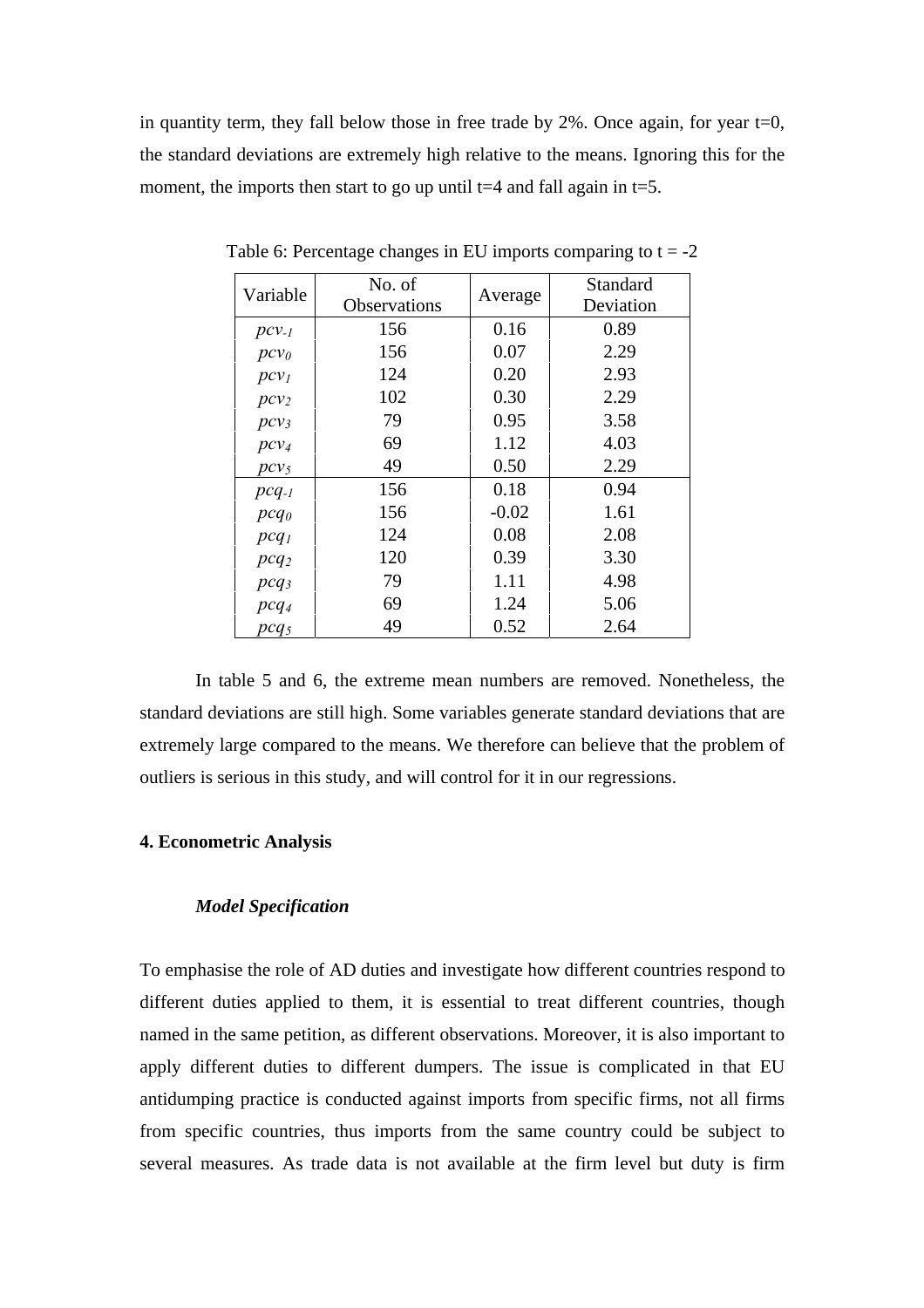specific, the question arising here is which duty should be applied to each country. We will discuss this matter shortly.

 We also control for other factors that could be responsible for changes in the volumes of EU imports from named countries. These are the size of named country *(size),* the number of countries named in the petition *(ne),* whether or not the named country is a non-market economy *(trans),* import penetration of the named country *(prop),* and time dummies. Each is discussed individually below.

The basic estimating equation can be written as

$$
y_{it} = b_0 + b_1 \frac{du}{y_i} + b_2 \frac{size}{it} + b_3 \frac{trans}{i} + b_4 \frac{ne_i}{t} + b_5 \frac{prop_{it}}{t} + \sum b_6 t_{i} = 0.5 + e_{it} \tag{1}
$$

The left-hand-side variable,  $y_{it}$  is defined as the ratio of import volumes from country i at time t to import volumes from that country two years before the duty is first imposed  $v_{\text{it}}/v_{\text{it}} = -2$ . As mentioned above, in most cases, t=-2 is the last year before the petition is filed and we put  $v_{it=-2}$  as the denominator so that the year without AD threat would be our base year when making comparisons between cases, or within the same case but different years. In other words, this is the reason why this variable is defined in relative terms; otherwise trade volumes across cases (different products) are not comparable. It is difficult to compare changes in imports of different products if we express the dependent variable in absolute terms. For each country in each AD case, we have values of  $y_{it}$  from t=-1 to t=5. Note that, as *i* refers to one country named in one petition, "different contries in the same petition" and "same country named in different petitions" are treated equally. What makes them different are the initial trade volumes and the values of right-hand-side variables.

 The variable *duty* is the size of duty imposed on the named product from country *i* as calculated by the European Commission. Before the affirmative decision is made, the European Commission usually announces provisional duties and levies them for a few months. After that, the definitive duties start being collected. Because of differences in the law, the definitive duties in many countries tend to be the same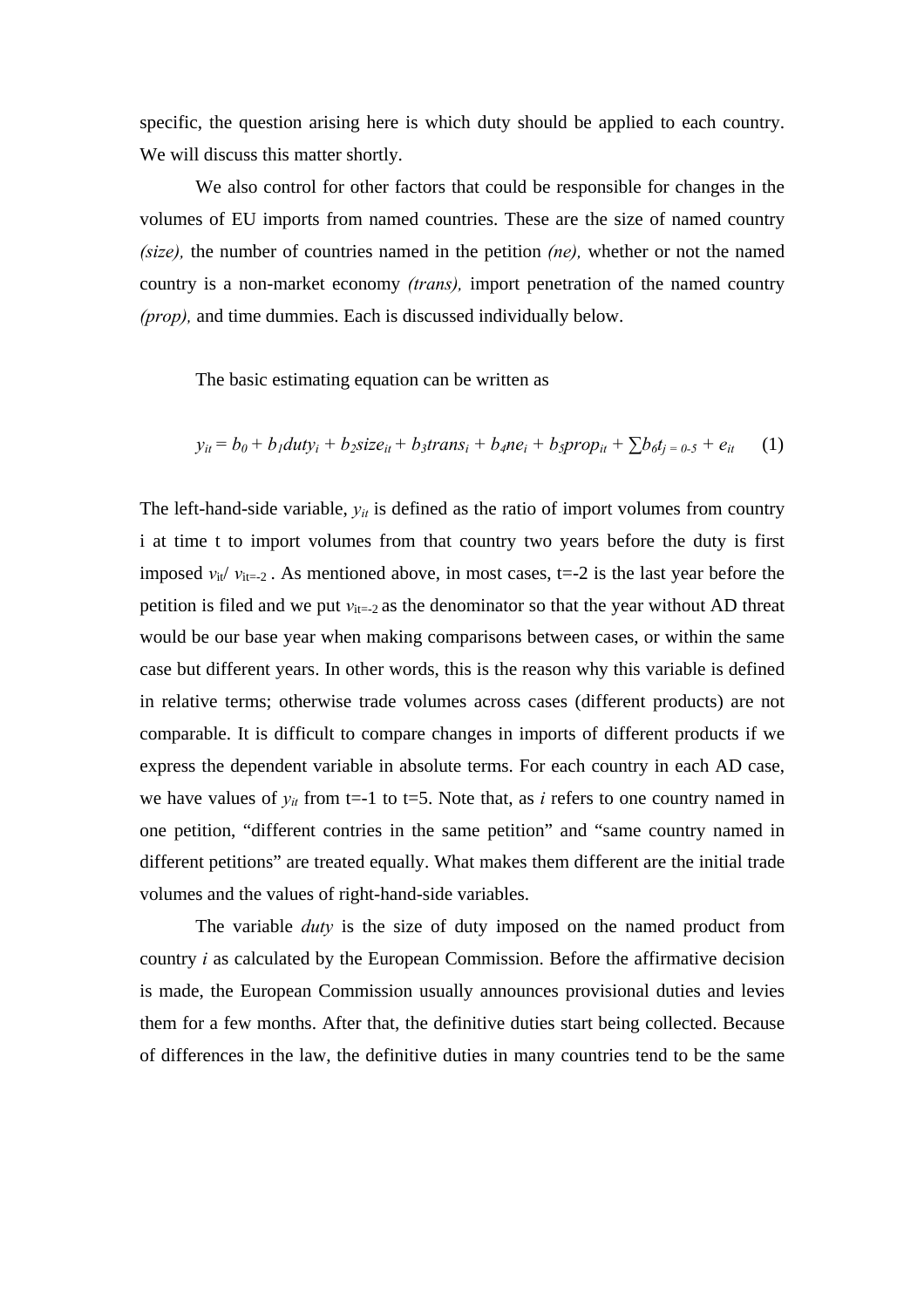as provisional ones but, for the EU, this is not necessarily the case. It is not unusual in the EU for definitive duties to be slightly lower than their provisional counterparts<sup>2</sup>.

 As pointed out above, AD measurers are firm, not country specific. It is important to pick a reasonable representative duty for each AD case. An ideal way to overcome this complication is to calculate the weighted average duty for each country, but this cannot be done due to data limitations. Using unweighted averages is not appropriate since it would lead to some degree of bias. We respond to this by using the maximum duty levied on each country in each AD case. Although this does not apply to all firms in the same country, one major advantage of it over all other measurers is that every firm that does not respond to the European Commission and those that do not complete the questionaire (regarding alleged dumping behaviour) in time are likely to be subject to the maximum duty imposed on other firms. Once again, to make duties from different petitions comparable, we express them in percentage terms.

Before moving on, two points are worth mentioning. First, the duty in year t=-1 is zero, whereas from year 0 to 5 it is positive. Second, for each case, this size of duty is time invariant, but in practice the European Commission can revise the case and adjust duties if the named firms request. So the duty is not always fixed over time. However, it is unlikely that we can track the changes of duties in all antidumping cases. Thus we treat it as a time invariant variable but will use time dummies to remedy this problem. The estimated coefficient on this variable is expected to be negative.

 The variable *size* refers to the market size of the dumping country. The hypothesis on this is drawn purely from the theoretical model of Falvey and Wittayarungruangsri (2006). The results from which suggest that a reduction in imports from a large country tends to be larger than that from a smaller country. Thus the sign of the coefficient is expected to be negative.

 We define *size* in two ways. One is the volume of domestic production of country *i* plus imports minus exports. Ideally, the level of disaggregration should be the same as that of dumped imports named in the petitions. However, data is not available for most countries outside the EU. We then use trade and production data

 $\overline{a}$ 

<sup>2</sup> Notwithstanding the fact that the two types of duties may not be the same, the provisional duties are applied only for a short period and the difference between the two tends to be small. That being the case, we believe that this problem is negligible and use only definitive duties in our regressions.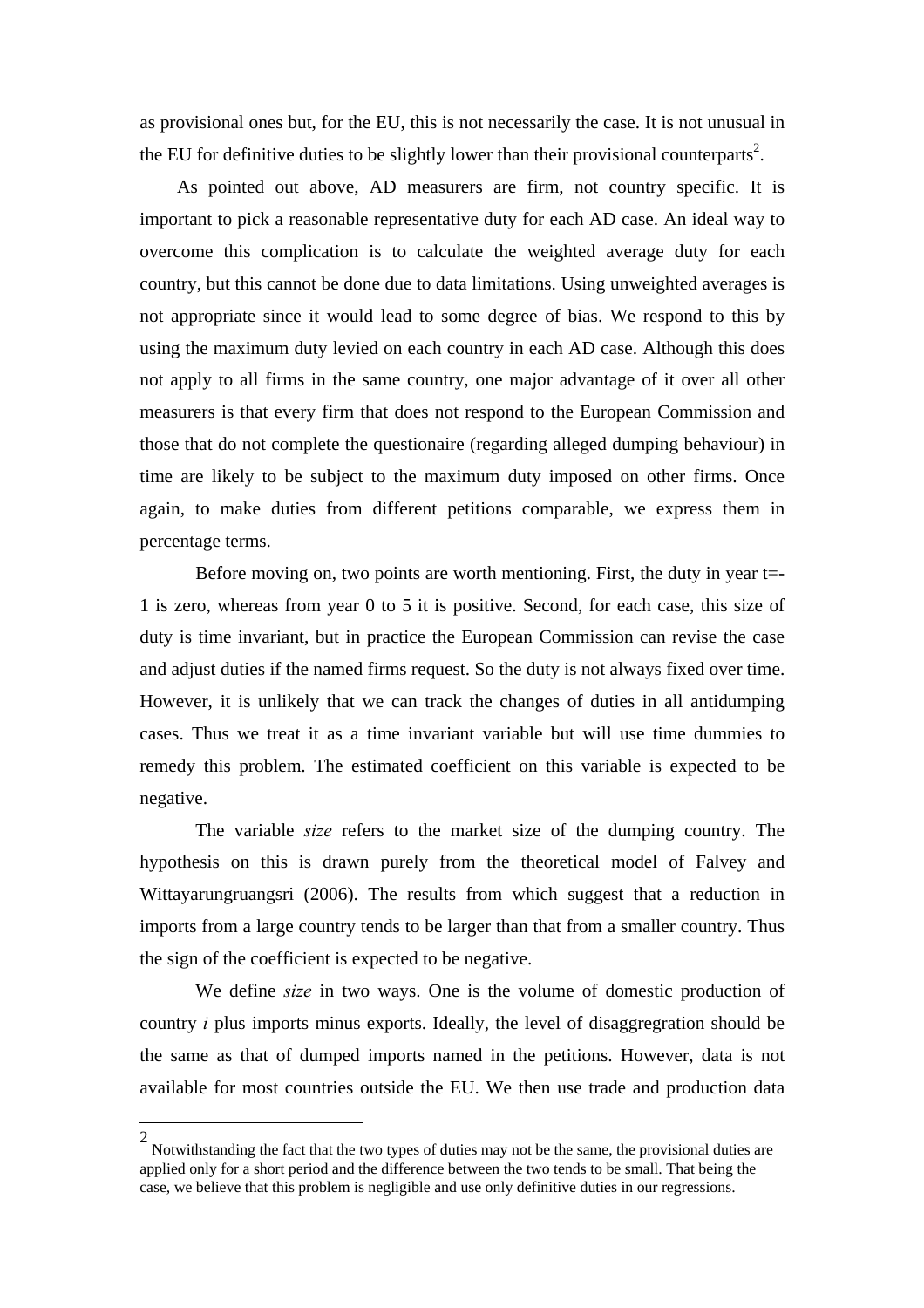provided by the World Bank and the data is as classified as ISIC 3 digit. The other measure of size as GDP (deflated to 1995). Measured in this way, we have less of a problem with missing data.

 The variable *trans* is a dummy taking a value of 1 if country i is an economy in transition, and 0 otherwise. As we saw earlier, China and Russia are among the top five targets of EU antidumping measures. Taking into account all countries subject to EU duties, non-market economies, especially China and those from Eastern Europe, account for a large number of EU cases. When looking at raw data, imports from those countries sometimes even rose sharply despite being subject to AD. This may differ from imports from market economies in a systematic way. Moreover, once producers face trade protection, interference by the government could be stronger in emerging countries and these producers may be less hurt than those in market economies. Therefore, we suspect that, producers from countries in transition are less sensitive to AD action. This dummy variable is expected to have a positive coefficient.

 The countries in transition are like those in Miranda (1998) and Zanardi (2004). These include Albania, Armenia, Azerbaijan, Belarus, Bosnia and Herzegovina, Bulgaria, Croatia, China, Czech Republic, Cuba, Estonia, Georgia, Hungary, Latvia, Kazakhstan, Kyrgyzstan, Lithuania, Republic of Macedonia, Moldova, Poland, Romania, Russia, Serbia and Montenegro, Slovak Republic, Slovenia, Tajekistan, Turkmenistan, Ukraine, Uzbekistan and Yugoslavia.

 *ne* is the number of countries named in the same petition, In cases where not all countries named are subject to definitive action, we include only those that are. The literature regarding trade diversion views this as a factor responsible for the degree of diversion. Prusa (1997) hypothesises that if many countries are named in the same AD case, trade diversion should be weaker. However, his finding turns out to be that diversion is in fact stronger when more countries are named. This result is striking but he does not give any explanation of why it is the case. Brenton (2002) follows the technique used by Prusa (1997) and finds the same result for the EU. Again, there is no explanation given. Our hypothesis is that the coefficient of this variable should be positive. If many countries are named in the same petition, it is more likely that dumped imports are responsible for higher market share of the EU imports than when a few countries are named.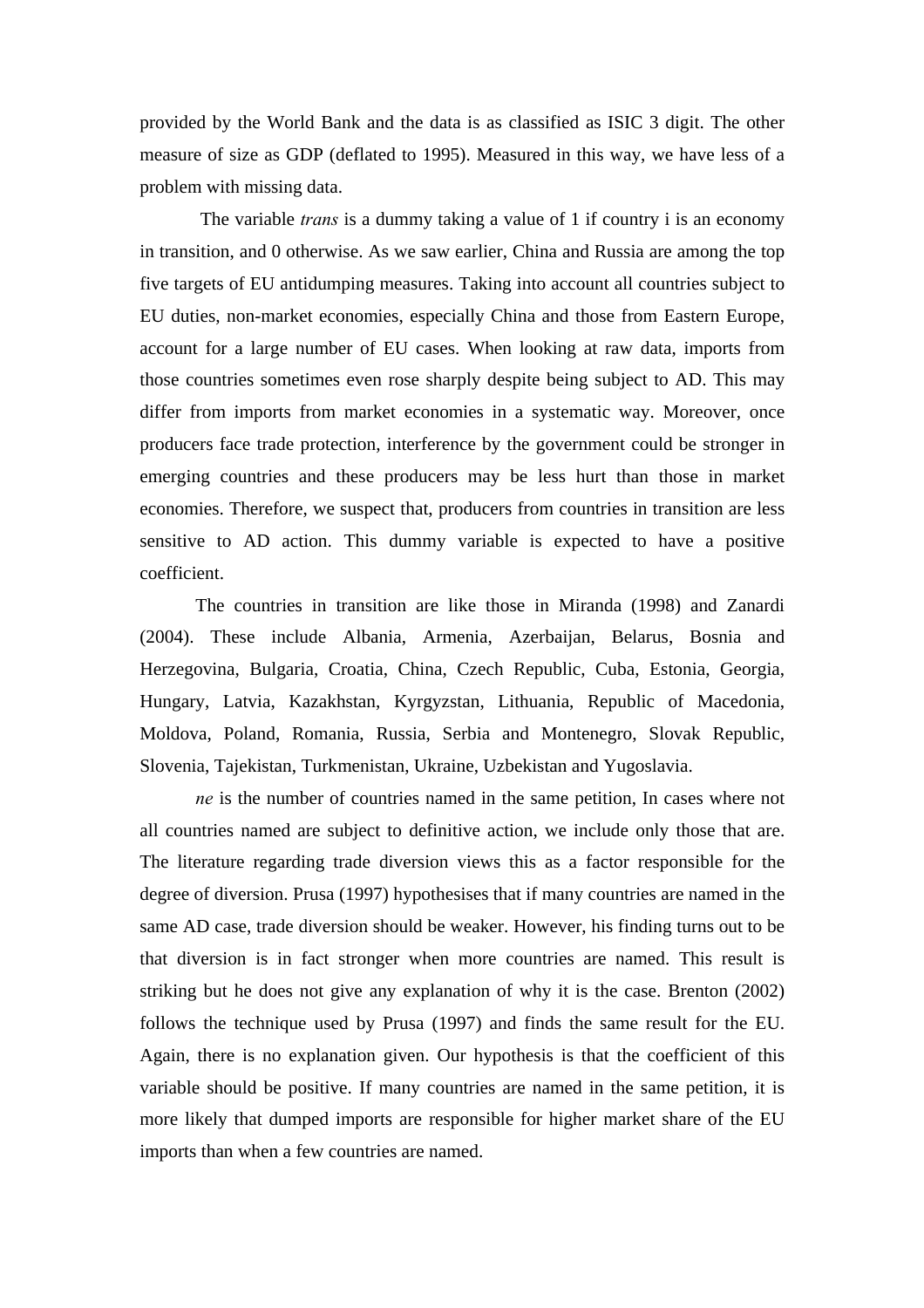From the viewpoint of a dumping firm, if a large amount of trade volumes from other countries are also subject to AD (proxied by the number of countries), the effect of AD on that firm would be mitigated because the cost disadvantage does not belong to that firm only but also to many others.

*prop* is the proportion of EU imports from country i to EU imports from all countries. On the one hand, if prop for a named country is large, that country may be a big producer and it could be the main target of EU antidumping. Hence it may want to switch to non-EU markets to avoid AD. On the other hand, *prop* may be high because the EU is its main market. In this respect, the effect of AD is lessened if the EU is important for the producers in that named country. The coefficient sign for this variable is therefore uncertain.

We include *t* as time dummies capturing year 0 to year 5, that is, year -1 is our benchmark slope coefficient. The time dummies are important because there are always some unobservable characteristic changes occurring over time, due to AD revision. The change of AD duty arising from revision is firm specific and time variant, but we are unable to let duty vary over time in our model because the data used here is country specific and we stick to the maximum duty. The revision could also end up with price undertakings and it is not possible to say what proportion of imports meet price negotiation. Coeffiecients are expected to be negative because the impact of real action should be stronger than that of an AD threat. The magnitudes of these dummies reveals how responses by dumping firms evolve over time.

For trade value, equation (1) is rewritten as

$$
rv_{it} = b_0 + b_1duty_i + b_2countrysize_{it} + b_3trans_i + b_4ne_i
$$
  
+ 
$$
b_3propv_{it} + \sum b_6t_{j=0.5} + e_{it}
$$
 (2)

and

$$
rv_{it} = b_0 + b_1 duty_i + b_2marketsize_{it} + b_3trans_i + b_4ne_i
$$
  
+ 
$$
b_5propv_{it} + \sum b_6t_j = 0.5 + e_{it}
$$
 (3)

where *rv* is the variable *y* in value term, *countrysize* is GDP in logarithm and *marketsize* is domestic market size in logarithm

The equations in quantity terms are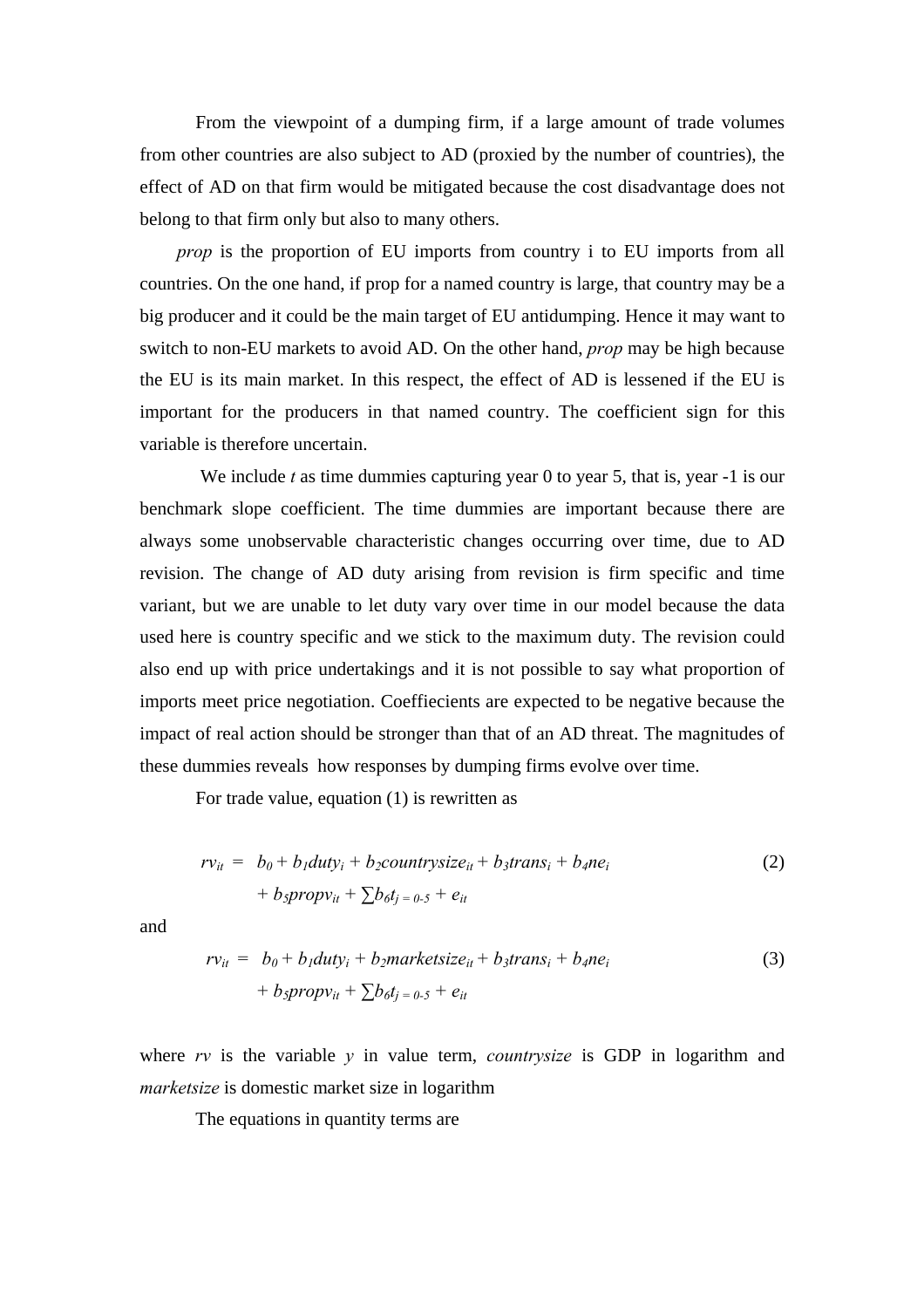$$
rq_{it} = b_0 + b_1 duty_i + b_2countrysize_{it} + b_3trans_i + b_4 ne_i
$$
  
+
$$
b_3propq_{it} + \sum b_i d_{j=0.5} + e_{it}
$$
 (4)

and

$$
rq_{it} = b_0 + b_1 duty_i + b_2marketsize_{it} + b3trans_i + b_4ne_i
$$
  
+
$$
b_3propq_{it} + \sum b_{\delta j=0.5} + e_{it}
$$
 (5)

where  $rq$  is the variable  $y$  in metric tons. Note that when the left-hand -side variable is expressed in value terms, prop is also expressed in value. Similarly when *y* in quantities, *prop* is measured in quantity term. We also experiment by splitting our sample between market and non-market economies in order to check the robustness of the results. When this is done, the dummy *trans* is not put into the regressions. Though we do not focus on trade diversion effects, it is worth performing simple regressions to examine whether imports from other countries benefit from AD action faced by a particular named country. We exclude the variable *size* and *trans* from this set of regressions since they are specific to a dumping country, but should not significantly affect the volumes of imports from other countries as a whole.

The basic equation for this type of regression in value terms is written as

$$
nrv_{it} = b_0 + b_1duty_i + b_2ne_i + b_3propv_{it} + \sum b_4t_{j=0} - s + e_{it}
$$
\n
$$
(6)
$$

For each case,  $nrv_{it}$  is the proportion of import value from all countries except the particular named one to import value from everywhere.

In quantity terms, the equation is written as

$$
nrq_{it} = b_0 + b_1 duty_i + b_2ne_i + b_3propq_{it} + \sum b_4t_{j=0.5} + e_{it}
$$
\n
$$
\tag{7}
$$

where  $nrq_{it}$  is in quantity terms.

 One might argue that defining the dependent variable in this way would take into account imports from other countries named in the petition. However, it is reasonable to do so if our objective is to examine how AD action encountered by a dumping country influences trade from other exporters. In the literature concerning trade diversion, dumping countries and non-dumping countries are separated so that we can examine whether trade diversion is strong enough to cause perverse effects in such a way that the domestic filers are hurt from AD action. Nevertheless, in our case,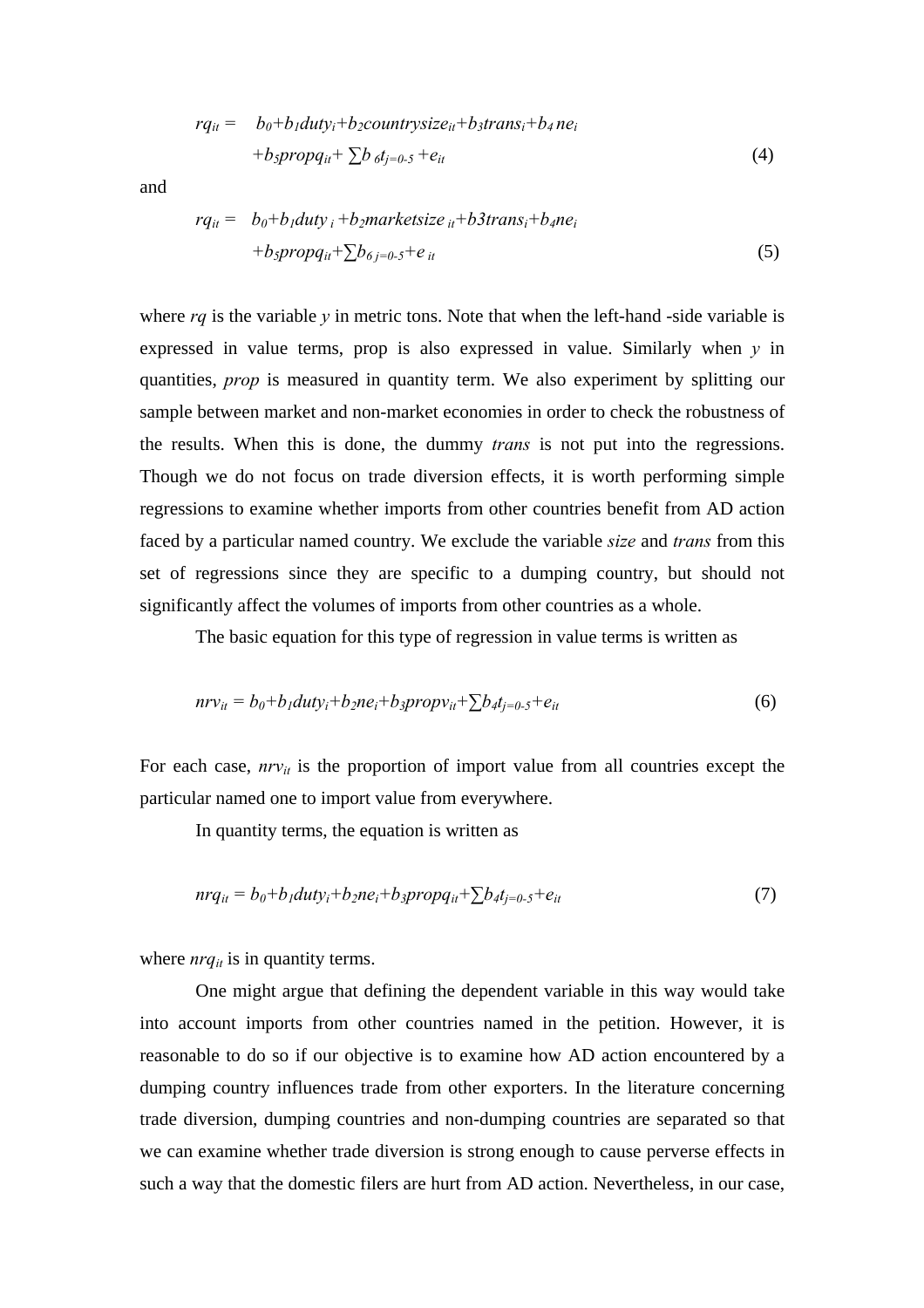we perform our regressions simply to check responses of other exporters when a particular country is subject to an AD duty. Excluding other named countries and considering only non-named countries in each AD case would distort the overall result.3

#### *Econometric Method*

 $\overline{a}$ 

 As far as econometric estimation is concerned, we perform regressions using two techniques, OLS and robust regression. The existence of outliers raises concerns regarding classic OLS. When the assumption of normality does not hold, t-tests and F-tests may not be reliable. In such a case, it is better to use an alternative. Vandenbussche et al. (1999) use OLS, robust regression, and the Heckman selection model. The qualitative results are not sensitive to the technique chosen. However, the scope of Vandenbussche et al. (1999), the time span, and way model specification is set out are different from this study. Besides, our sample has clear evidence of outliers which seems to be serious as seen from the descriptive statistics above. We suspect that OLS and robust regression would provide somewhat different results.<sup>4</sup>

 The main intuitive distinction between robust regression and OLS is that, while OLS gives the same weight to all observations, robust regression assigns higher weight to the observations that produce small residuals and lower weight to those with larger residuals. There are many types of robust techniques and different ways of assigning weight to each observation. As our regressions are run in STATA 7, we follow the methodology developed by Hamilton (1991). This assigns weights, using two functions: Huber Weighting and Biweight. The two functions have different advantages and drawbacks. To compromise different features of the two, STATA starts with Huber Weighting until the maximum weight difference is below 0.05, then finishes with the biweight when the maximum difference becomes less than 0.01.

<sup>3</sup> For clarification, we can take one example. A petition on potassium permanganate was made in 1997 and the definitive duties were first levied in 1998. Two countries subject to the measures were India and Ukraine whose duties were 5.6 % and 36.2 % respectively. Where we focus the observation regarding Ukraine, taking into account only non-named countries is misleading because India, despite being subject to AD, also benefits from the duty imposed on Ukraine as the duty imposed on India is far smaller.

<sup>&</sup>lt;sup>4</sup> Hamilton (1991) argues that if the error terms are influenced by explanatory variables, then the problem of heteroskedasticity is present. However, if the residuals are mainly influenced by the dependent variable, performing a robust regression would be a remedy.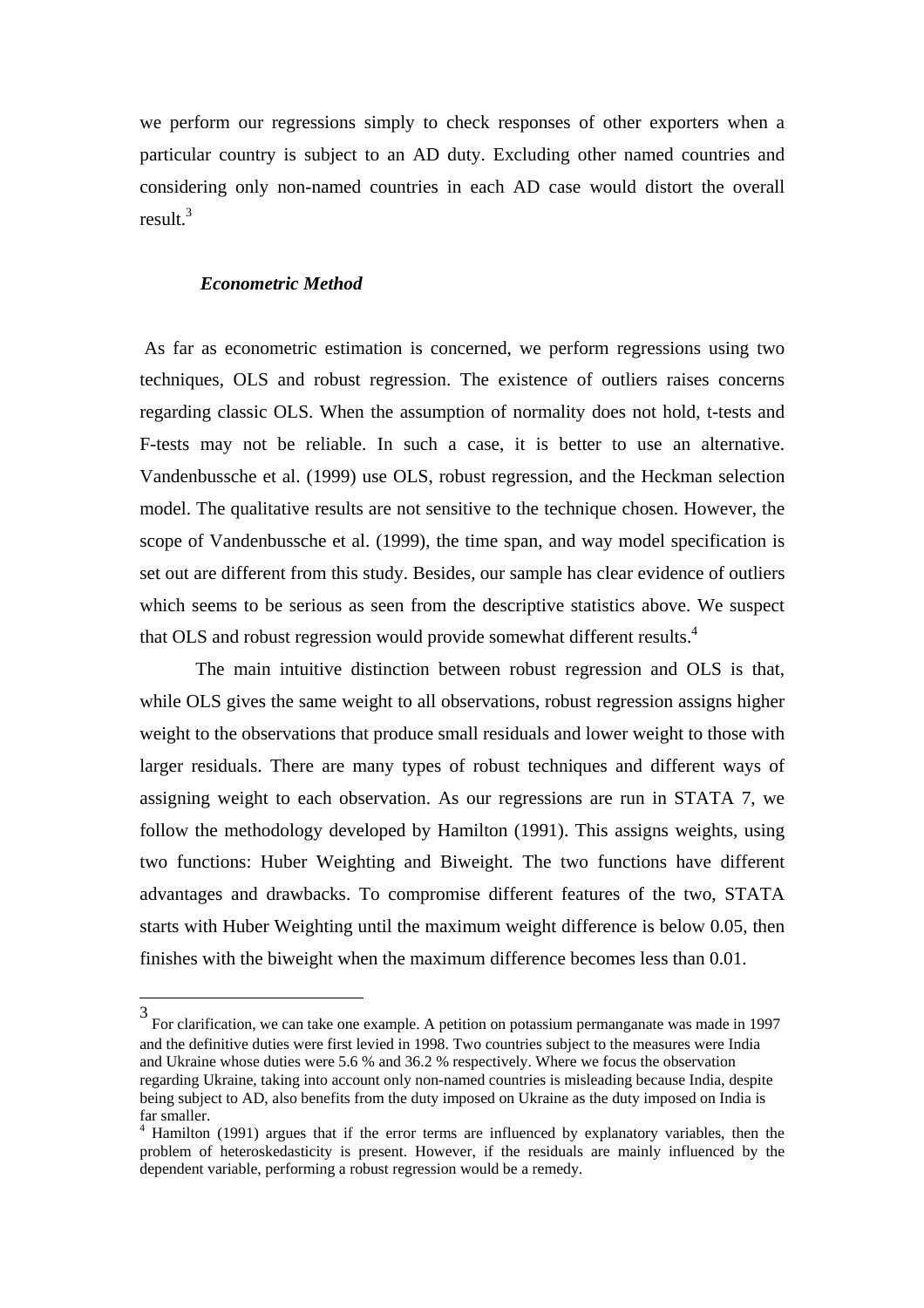Hamilton (1991) suggests that the cost of applying robust technique when OLS is more appropriate is low. However, in case where some extreme residuals skew the distribution, the cost of applying OLS when robust regression is a better option is very high. Therefore, based on the efficiency of estimators and the presence of outliers in our data set, robust regression seems to be appropriate to apply here. However, we run both types of estimation so that we can compare and contrast the results.

#### **5. Results and Discussion**

 Results from OLS and robust regressions differ significantly. This is not consistent with the results found elsewhere but, as noted earlier, this study is different from others in some respects and if the outliers do not play a crucial role, this obvious distinction should not have been observed.

 The overall performance of OLS is poor. In addition, OLS results are not robust to changes in variable definition. For example, the magnitude of the same coefficient differs greatly across equations. Most coefficients are also not consistent with our expectation and many lack significance.

 Robust regression improves the results considerably. Most coefficients have the expected sign: furthermore, signs and magnitudes from different equations are consistent with one another. This evidence confirms our prior belief that this technique is more appropriate as far as our study is concerned. Therefore, we do not report the results from OLS and base our discussion only on those obtained from robust regressions.<sup>5</sup>

 $\overline{a}$ 

<sup>5</sup> See Appendix for results from both types of regressions.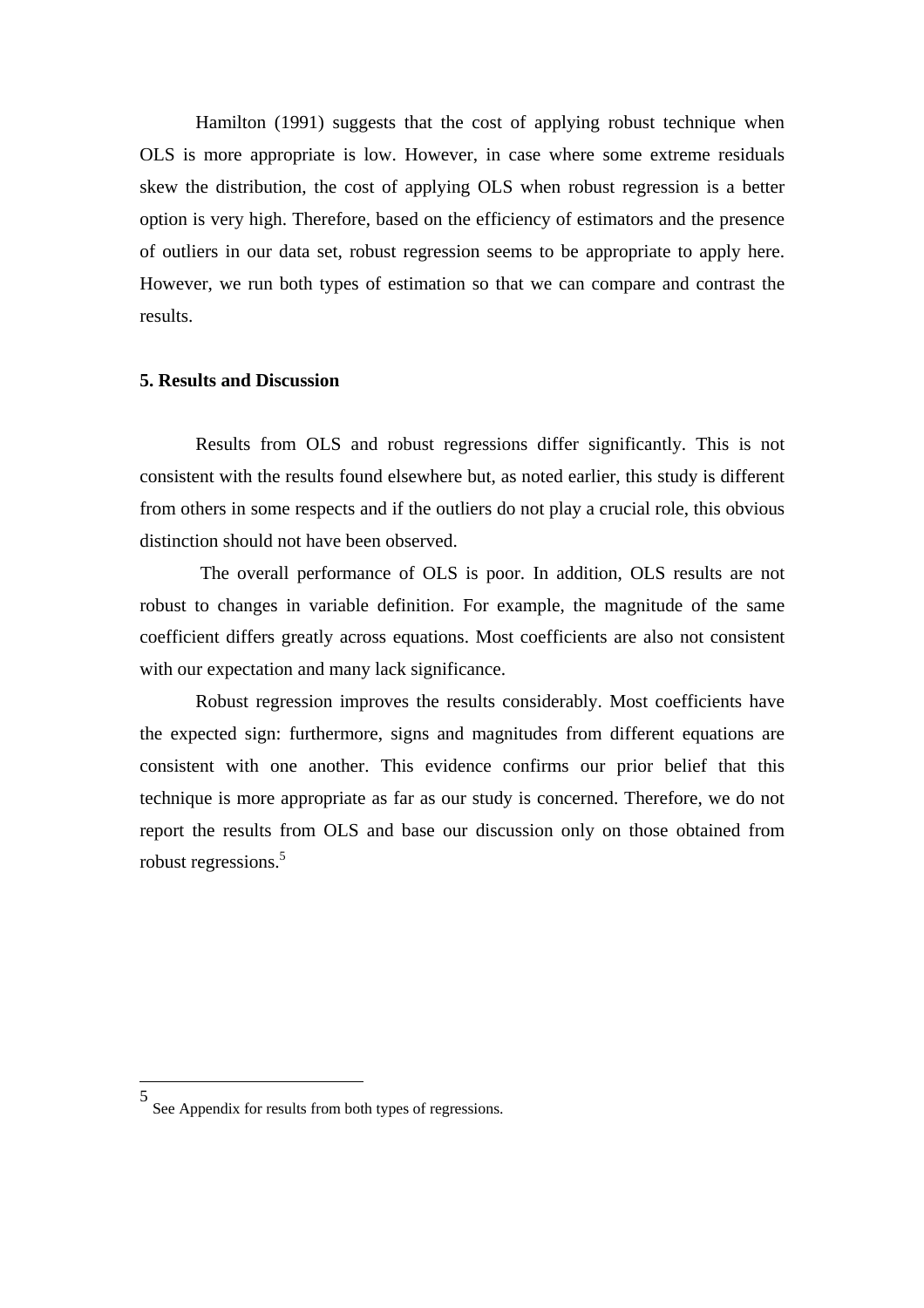| <b>Variables</b> | r v        | r v       | rq         | rq         |
|------------------|------------|-----------|------------|------------|
| duty             | $-0.41***$ | $-0.41**$ | $-0.45***$ | $-0.41**$  |
| countrysize      | $0.01**$   |           | $0.01**$   |            |
| marketsize       |            | $-0.04**$ |            | $-0.01**$  |
| trans            | $0.17*$    | 0.09      | $0.14**$   | $0.14**$   |
| ne               | $0.05***$  | $0.05***$ | $0.03*$    | $0.03*$    |
| propy            | $1.10***$  | $1.18***$ |            |            |
| propq            |            |           | $0.22***$  | $0.20***$  |
| $t_0$            | $-0.16*$   | $-0.15$   | $-0.18**$  | $-0.21**$  |
| $t_I$            | $-0.19**$  | $-0.18**$ | $-0.28***$ | $-0.28***$ |
| t <sub>2</sub>   | $-0.20**$  | $-0.20*$  | $-0.28***$ | $-0.28***$ |
| $t_3$            | $-0.13$    | $-0.14$   | $-0.15$    | $-0.15$    |
| $t_4$            | $-0.08$    | $-0.14$   | $-0.16$    | $-0.21*$   |
| $t_5$            | $-0.14$    | $-0.22*$  | $-0.17$    | $-0.22*$   |
| Constant         | $0.36***$  | $0.98***$ | $0.59***$  | $0.98***$  |
| Observations     | 613        | 523       | 613        | 523        |
| F-stat           | 11.57      | 9.19      | 8.48       | 6.53       |
| Prob>F           | 0.00       | 0.00      | 0.00       | 0.00       |

Table 7: Result from full sample

Table 7 reports result from Full Sample.<sup>6</sup> The first two columns are those for value equations, the last two for quantity equations. For each AD case, trade volumes from  $t=-1$  to  $t=5$  are considered; this means we take into account trade data for 6 years. There are 190 AD cases in our sample. Hence, when the data is complete, there should be 1,140 (6 times 190) observations in the sample. When the regressions are performed, however, the number of observations reduces to 613 and 523 when size is measured as *countrysize* and *marketsize* respectively. These numbers are identical to

 $\overline{a}$ 

<sup>6</sup> In all tables of results, we indicate the significance level at 1%, 5% and 10% by ∗∗∗, ∗∗, and ∗ respectively.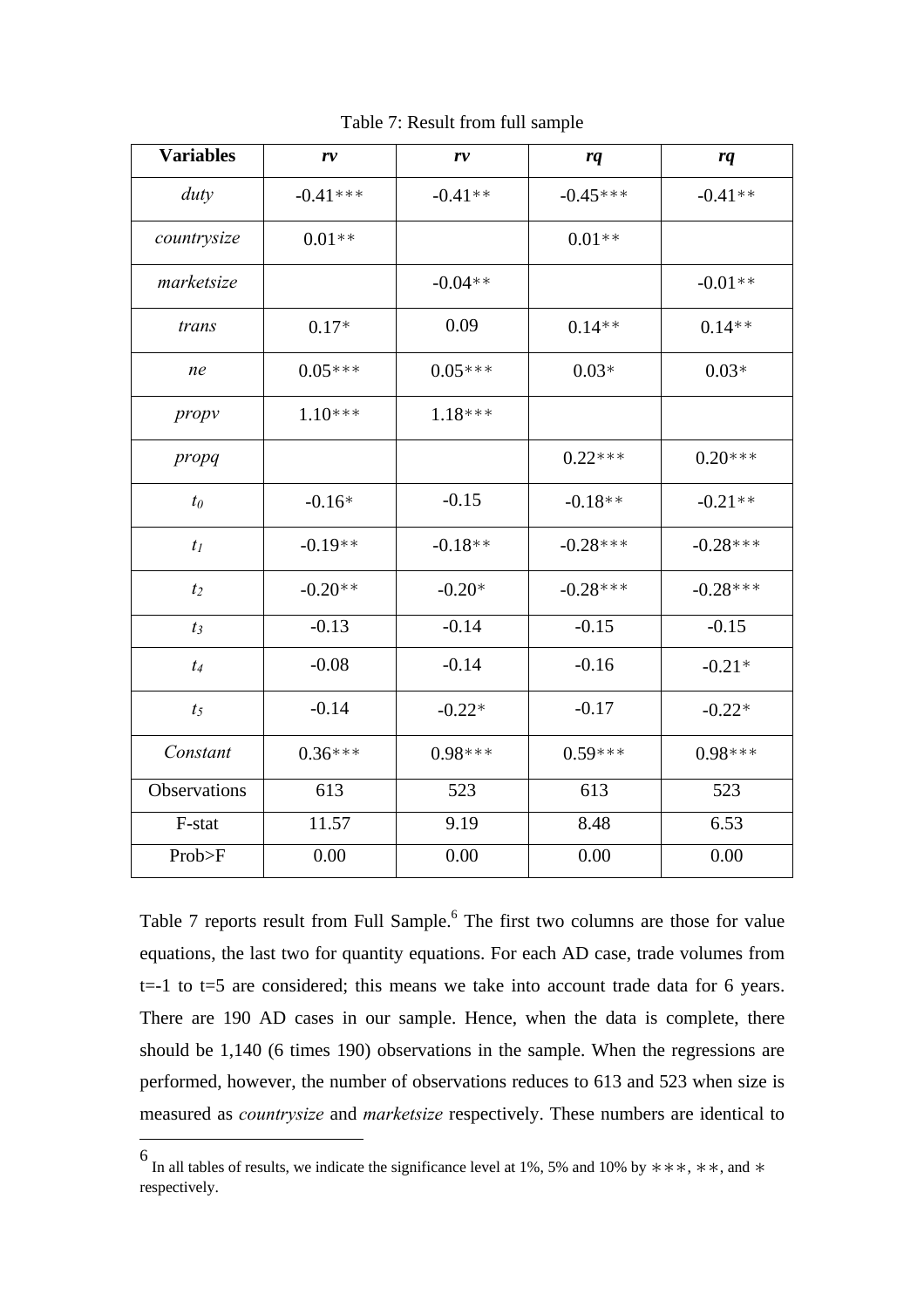the number of observations in OLS. That is, no observations are dropped by the iterative process.

 In general, most variables are significant and have the expected sign. Regarding *duty*, this variable produces a negative coefficient with at least 5% significance, in line with our hypothesis. If duty is high, the producer will export less to the EU due to increasing trade costs. Interestingly, the magnitudes of coefficients from the value and quantity equations are almost identical. This points out that the extent to which AD duties could reduce trade is similar in value and quantity, holding other things constant. The high significance of this variable strengthens our hypothesis that duty size is important in determining volumes of trade. Nonetheless, the role of duty is not clear-cut in the literature. Prusa (1997) argues that low duty has very little impact on trade. Brenton (2002) even finds that duty is not significant.

 Before moving on, it is worth discussing duty further. As antidumping action is selective and duty is firm specific, the best one could do is to choose an appropriate duty to apply to each country. Even if this is done properly, one also has to keep in mind that not all firms in a named country are dumping, but when we use trade data at the country level, trade from all firms is taken into account. Therefore, it is not surprising that the results in some papers appear to be different. We suspect the significance of this variable is sensitive to the way it is defined.

As concerns non-market economies, the coefficient of *trans* is positive and significant from most equations except equation (3), again in line with our hypothesis. The positive sign of the coefficient suggests that, once subject to AD action, producers from countries in transition do not reduce their exports to the EU as much as those from market economies. Nevertheless, the effect of being a country in transition seems to be more significant on EU import quantities than import values.

For *ne*, we always obtain a positive coefficient as expected. The coefficient is significant at the 1% level when y is expressed in value terms, and at the 10% level when measured in quantity terms. This result suggests that the impact of the AD measure on a country's trade is mitigated if there are many countries named in the same filing. To think about the intuition, one could follow this example. Suppose there is only one firm named in a petition. All other firms would benefit from this dumping firm being subject to AD as it is the only one which has a cost disadvantage due to an AD measure. The other firms can then take this opportunity to export more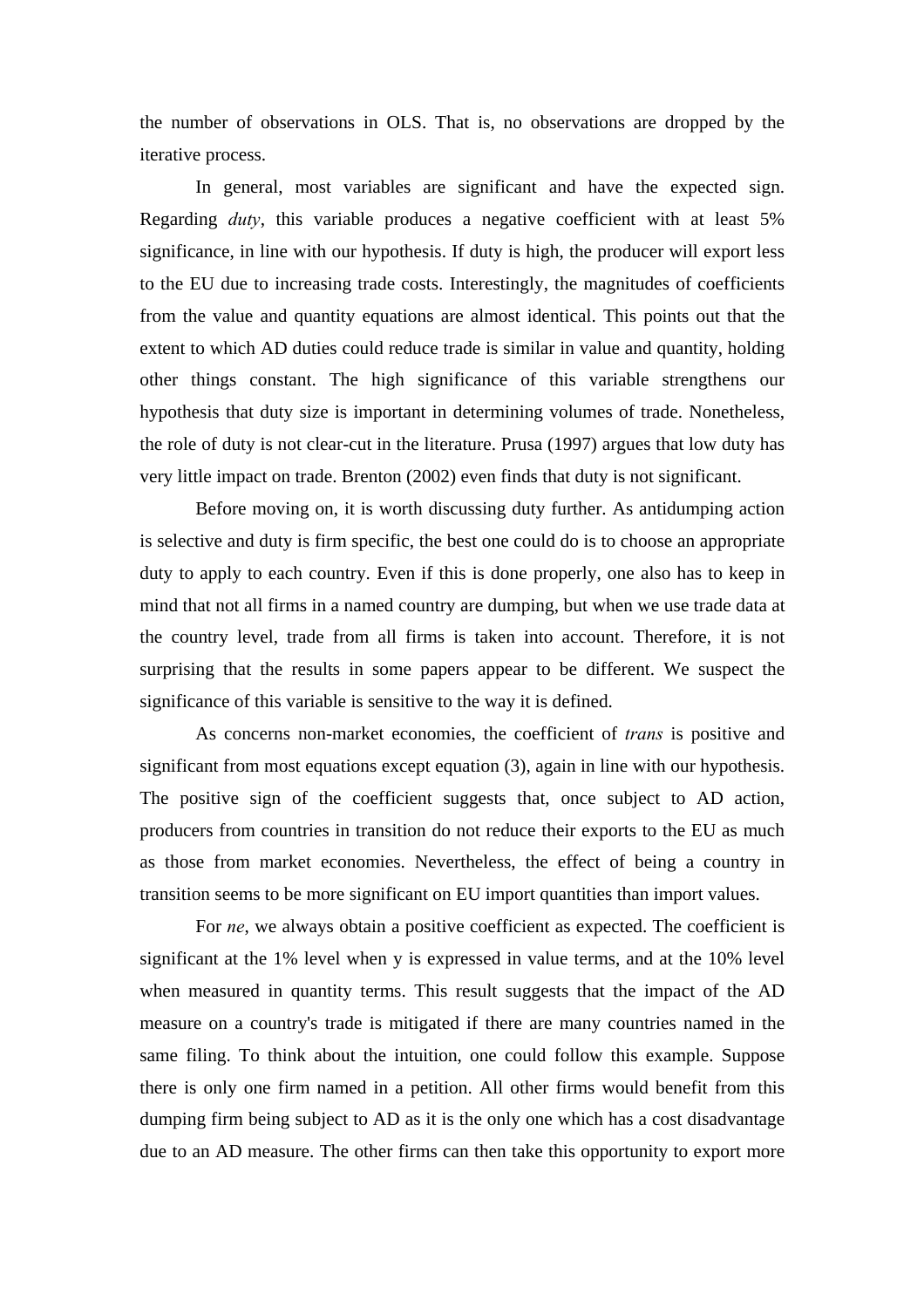aggressively. By contrast, if all firms are named, the degree of cost asymmetry would be softened and those who can benefit most are only EU producers.

 As for *prop*, our hypothesis on this is that the sign of the coefficient is uncertain. It turns out that it generates a positive coefficient which is always significant at the 1% level. That is, if a named country has a large market share in EU imports, the impact of AD action on that country would be weaker. One possible explanation is that, given a large market share in EU imports, that country may have viewed the EU as its important market. Where this is the case, even though the duties are levied, producers from that country would be more reluctant to shift trade elsewhere. In other words, if they are big suppliers to the EU, they may want to keep exporting to the EU market.

 Considering the coefficient magnitudes for this variable when expressed in value *(propv)*, these are much larger than those when expressed in quantity *(propq)* and this is interesting. It could be that, from the viewpoint of the dumping firm, the share in quantity term may not be as important as that in value term. However, it is beyond the scope of this work to explore this further.

With regard to *size*, the coefficient is always significant at the 5% level, but its sign is positive when measured as *countrysize* but negative when measured as *marketsize*. This seems strange at first glance. However, it is explicable. Market size in Falvey and Wittayarungruangsri (2006) refers to that of a particular product while what we measure are industry and country size, because of data limitations. Considering these two measures, the size of industry, though crude, could reflect the size of a specific market to some extent, but it is not reasonable to think of the size of the economy as a good proxy. As a result, these two measures may not be expected to influence the volumes of dumped imports in the same way and this could be why the signs of the coefficients from the two are significant but opposite.

 The negative coefficient of *marketsize* (production + imports - exports) suggests that if the size of industry in a dumping firm's country is large, the reduction in its exports to the EU would be large too. The explanation is that, when subject to AD in the EU, the named firms would find it more attractive to sell less in the EU and sell more at home. Not only do the dumping firm's sales shift to other countries, they can also shift back to the firm's domestic country if the local market size is sufficiently large.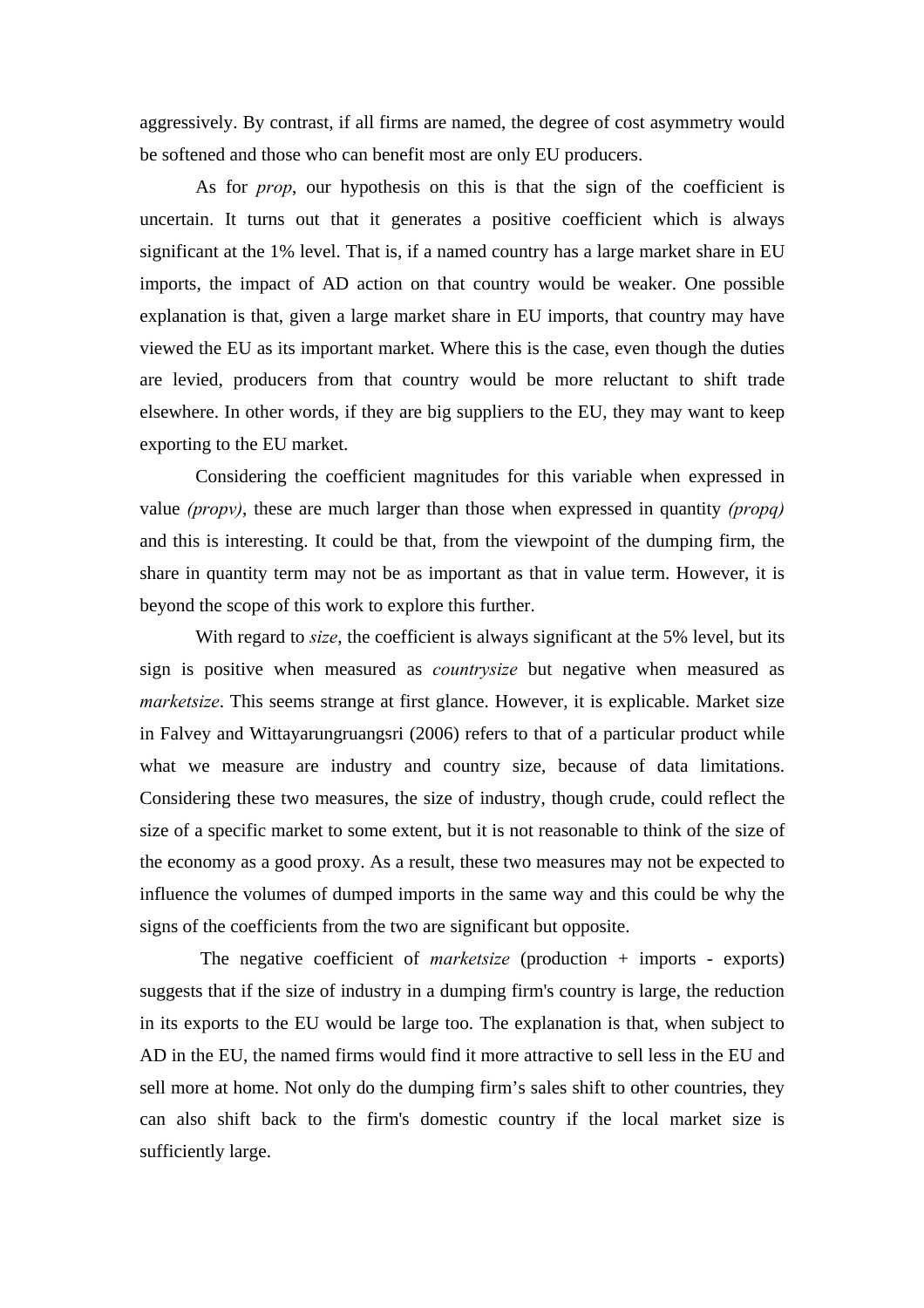The coefficient of *countrysize*, by contrast, is positive. This factor has not been analysed in other papers. The significance of this variable in both value and quantity as well as stability of coefficient magnitude implies that the characteristics of named countries are important in influencing the trade volumes of dumped exports. The positive coefficient suggests that producers located in a larger country are less sensitive to EU antidumping activity. One possible explanation is that producers is a richer country may be larger and more willing to bear the cost of duty than those in a poorer country.

 Time dummies are by and large negative and significant as expected from year 0 to 2. From year 3 to 5, however, they are mostly insignificant but still have the expected sign. Our base year  $(t=-1)$  is the year in which the petition is filed. The negative coefficient confirms the intuition that the effect of AD threat is not as strong as real action. Considering the evidence found elsewhere, it is not surprising that dummies from year 3 to 5 are not always significant. The reason is that the market structure and the restrictions on each dumping firm have been changed by that time due to revision. As time changes, many firms face lower duties and some raise the prices to eliminate material injury. In addition, some evidence suggests that after year 2, imports from named countries to the EU, as well as to the US, rebound and exceed the levels prior to the AD action.

 Concerning regressions for non-market and market economies, we split the sample and run regressions for two groups of countries. Table 8 tabulates the results for the former while Table 9 reports the results for the latter. Where the sample is split, the overall results deteriorate. Some coefficients lose their significance and the lower F-stats imply that the explanatory variables as a whole perform less well. However, this may not be worrisome since the number of observations in each equation drops sharply. What is intriguing is the results on some individual variables.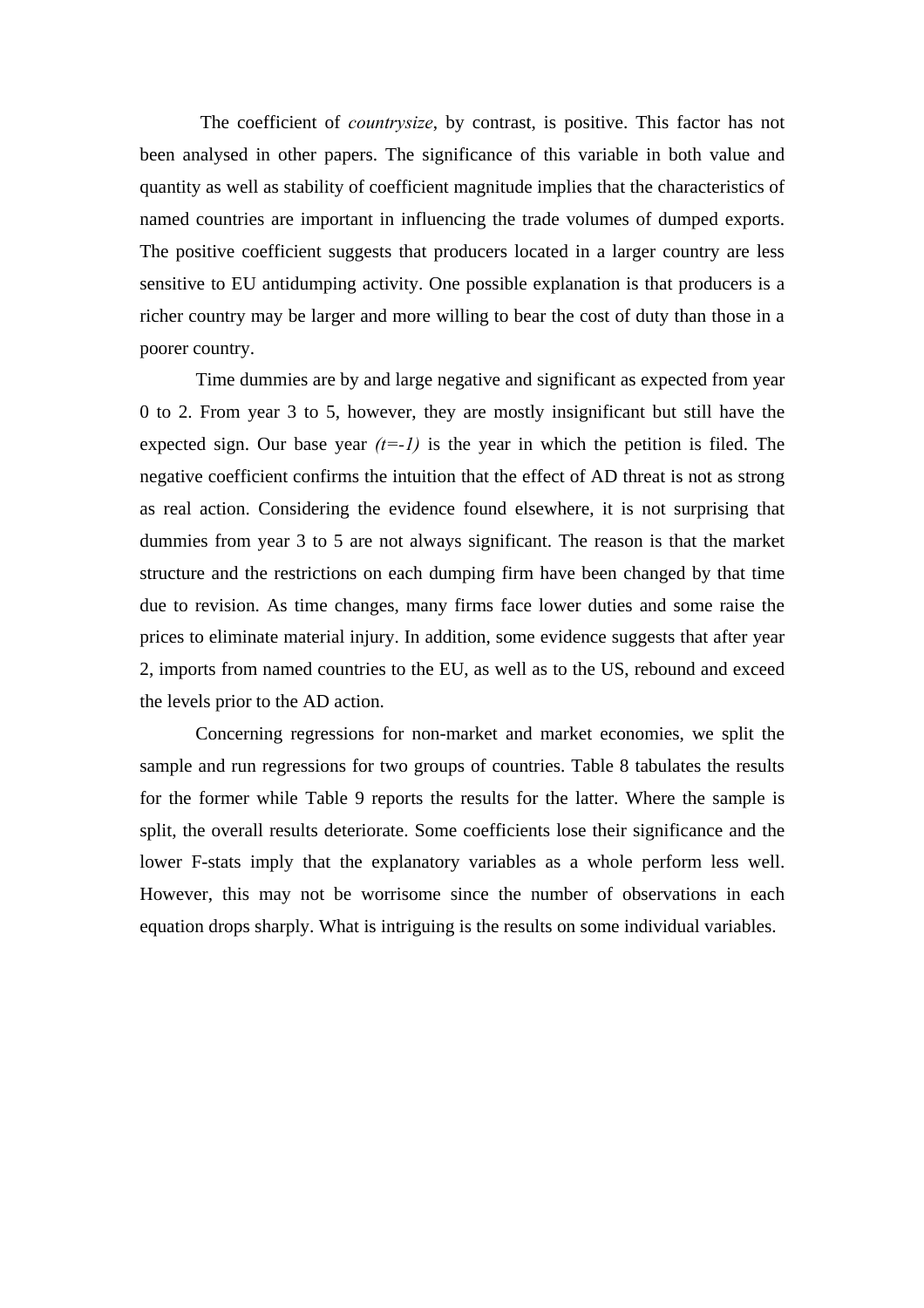| <b>Variables</b> | r v       | r v       | rq         | rq        |
|------------------|-----------|-----------|------------|-----------|
| duty             | $-0.79**$ | $-0.44$   | $-0.81***$ | $-0.47$   |
| countrysize      | $-0.01$   |           | $-0.01$    |           |
| marketsize       |           | $-0.04$   |            | $-0.04$   |
| ne               | $0.11***$ | $0.11***$ | $0.11***$  | $0.10***$ |
| propy            | $1.08***$ | $1.25***$ |            |           |
| propq            |           |           | $1.08***$  | $1.24***$ |
| $t_0$            | $-0.11$   | $-0.20$   | $-0.04$    | $-0.13$   |
| $t_I$            | $-0.18$   | $-0.25$   | $-0.11$    | $-0.19$   |
| t <sub>2</sub>   | $-0.19$   | $-0.24$   | $-0.11$    | $-0.19$   |
| $t_3$            | $-0.12$   | $-0.22$   | $-0.03$    | $-0.13$   |
| $t_4$            | 0.14      | $-0.07$   | 0.10       | $-0.06$   |
| $t_5$            | 0.13      | 0.03      | 0.23       | 0.15      |
| constant         | $0.78***$ | $0.95**$  | $0.70***$  | $0.81**$  |
| Observations     | 226       | 194       | 226        | 194       |
| F-stat           | 6.24      | 5.01      | 9.59       | 7.81      |
| Prob>F           | 0.00      | 0.00      | 0.00       | 0.00      |

Table 8: Result for non-market economies

 To begin with, consider time dummies. The sign and magnitude of these for market economies are similar to those for the whole sample. For non-market economies, the dummies still have negative coefficients most of the time but none are significant. This suggests that during the period of 5-year AD action, imports from non-market economies do not systematically evolve over time. One reason could be government interference. Another possible reason could be that the producers from those countries hardly ever ask the European Commission to revise the case. To understand this more clearly, one has to compare the frequency of revision for countries in transition to that of other countries. Our data set does not allow us to do that.

Regarding size, the sign of *countrysize* for countries in transition is negative but not significant. The coefficient on *marketsize* for this group of countries is not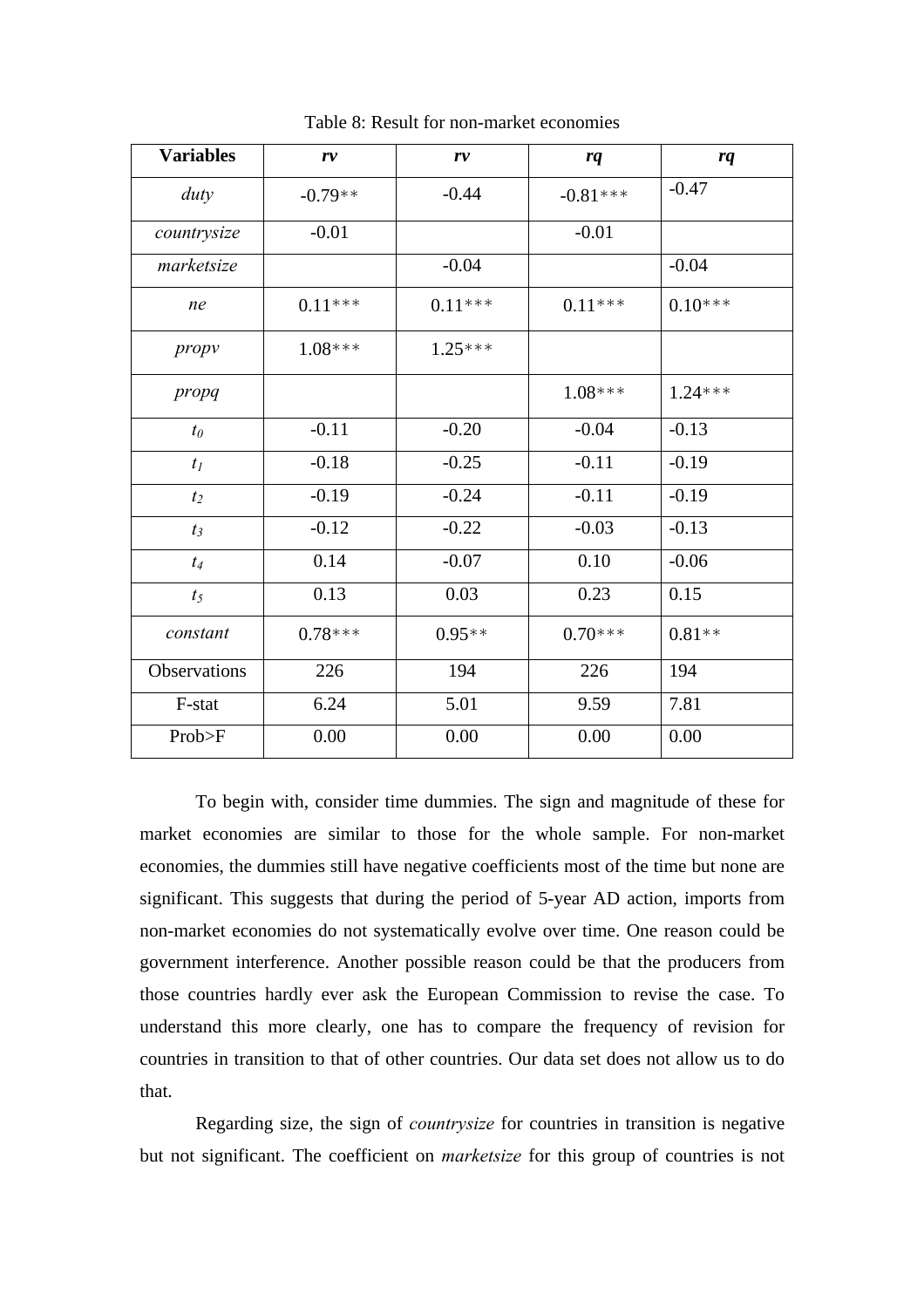significant either. As for market economies, the results are consistent with those reported earlier. The size of economy has a positive impact on exports to the EU whereas the size of domestic industry has a negative impact.

| <b>Variables</b> | r v       | r v       | rq        | rq         |
|------------------|-----------|-----------|-----------|------------|
| duty             | $-0.09$   | $-0.30$   | $-0.29*$  | $-0.48**$  |
| countrysize      | $0.02***$ |           | $0.01**$  |            |
| marketsize       |           | $-0.04*$  |           | $-0.03$    |
| ne               | 0.00      | 0.01      | 0.00      | 0.02       |
| propy            | $1.12***$ | $1.45***$ |           |            |
| propq            |           |           | $0.18***$ | $0.15***$  |
| $t_0$            | $-0.23**$ | $-0.17*$  | $-0.20*$  | $-0.16***$ |
| $t_I$            | $-0.24**$ | $-0.18$   | $-0.27**$ | $-0.19$    |
| $t_2$            | $-0.26**$ | $-0.20*$  | $-0.26**$ | $-0.19$    |
| $t_3$            | $-0.18$   | $-1.24$   | $-0.14$   | $-0.07$    |
| $t_4$            | $-0.22$   | $-0.19$   | $-0.20$   | $-0.16$    |
| $t_5$            | $-0.25$   | $-0.30**$ | $-0.24*$  | $-0.23*$   |
| constant         | $0.34**$  | $1.01***$ | $0.56***$ | $1.08***$  |
| Observations     | 387       | 329       | 387       | 329        |
| F-stat           | 8.27      | 5.51      | 4.88      | 4.10       |
| Prob>F           | 0.00      | 0.00      | 0.00      | 0.00       |

Table 9: Result for market economies

 For *prop*, the results from the full sample as well as the split samples reveal that import penetration may be the most significant factor that influences changes in EU imports from the named countries. The coefficients from all regressions are positive and significant at the 1% level. In value terms, the sizes of this coefficient from all equations are similar. In quantity, this factor seems to be more important to non-market economies than to others. The coefficient sizes of *propv* and *propq* for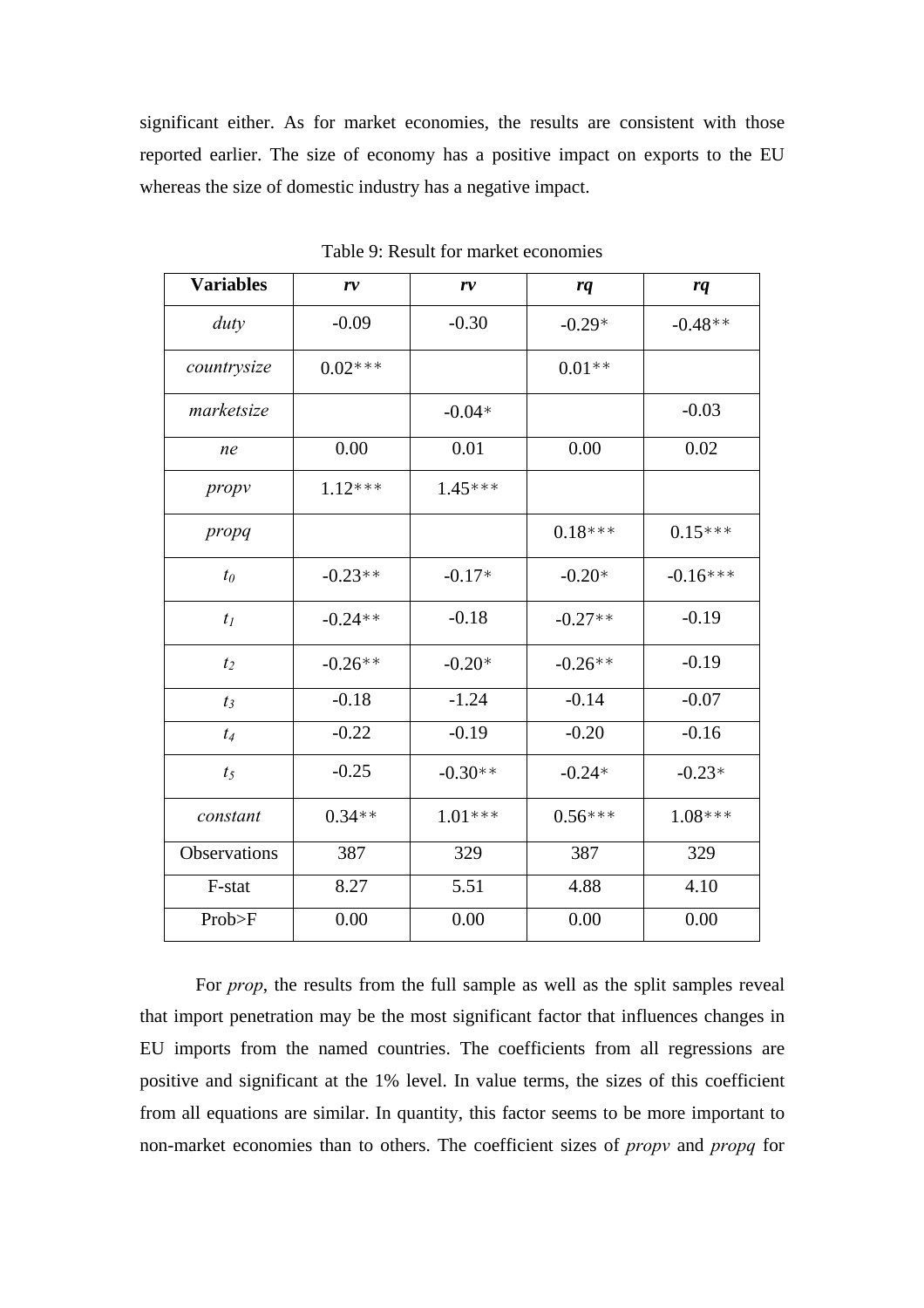non-market economies are almost the same. This suggests that import penetration in quantity term is as important as in value terms for this group of countries.

Surprisingly *ne* is significant at the 1% level as far as countries in transition are concerned, but not significant for the other sample. This suggests that, for market economies, the number of countries named in the same petition does not significantly influence the reduction in EU imports from a named country. Prusa (1997) and Brenton (2002) also find a peculiar result whereby trade diversion is stronger when there are more countries named.

 In contrast to market economies, this factor positively affects imports from emerging countries. It is also seen that the coefficient sizes from different regressions are almost identical. Where more countries are subject to AD, the cost disadvantage arising from duties is spread across producers, so imports from a non-market economy does not fall as much as when only a single or a few countries are named.

 The most striking finding is on *duty*. When the sample is split, this loses its significance in some regressions, but is still negative. Moreover, coefficient magnitudes are larger for countries in transition than market economies. This implies that the prior belief that duties matter less to non-market economies arises in part because of some outliers'. The technique we use here controls for this and the finding suggests that if outliers are given less weight, it should be the case that EU antidumping duties have more impact on producers in non-market economies and this may also be the reason why those countries are the main target of EU antidumping practice.

 Before proceeding to the next regression, a few comments are worth mentioning. First, the numbers of observations in the split samples are relatively low. If the data is more complete, the regressions may perform better especially for time dummies. Second, as seen from the different results for the whole and split samples, countries of different types may respond to an AD action differently in a systematic way. The result found for a specific group may not be easily generalised. Third, as emphasised before, AD duty is a tricky issue. The improvement in micro-level data will clearly provide more accurate results and better understanding of AD in general.

 For the last set of regressions we perform checks as to whether, when a specific country is subject to an AD measure, other countries benefit from that AD action. Table 10 reports the results. Note again that we are not interested in the strength of trade diversion, but we verify how other countries respond to an AD duty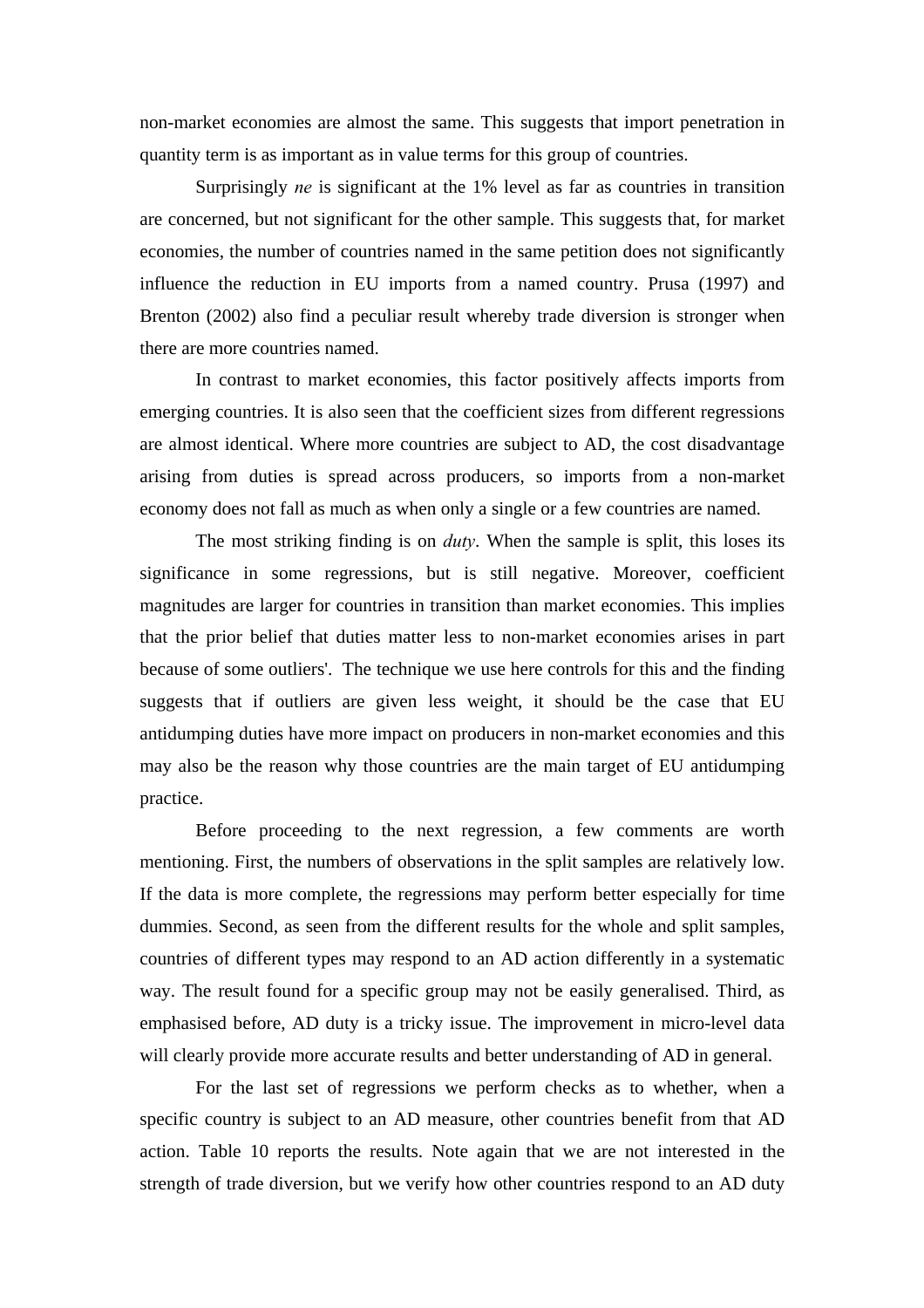imposed on a dumping country. The positive and significant coefficient for duty confirms that if the duty levied on a country is high, producers from elsewhere will benefit more from it. These countries also include other countries named in the same petition but subject to different duties.

 The coefficients of *propv* and *propq* are significant and negative as expected. If the import penetration for a named country is high, that country may view EU as its main market and would not reduce its export to the EU much despite the duty being levied. It is then difficult for other firms to export more aggressively.

| <b>Variables</b> | rv         | rq         |
|------------------|------------|------------|
| duty             | $0.42**$   | $-0.17**$  |
| ne               | $0.02**$   | $0.04***$  |
| propy            | $-1.15***$ |            |
| propq            |            | $-0.94***$ |
| $t_0$            | $-0.15***$ | $-0.10*$   |
| $t_I$            | $-0.05$    | $-0.04$    |
| $t_2$            | $-0.13$    | 0.09       |
| $t_3$            | 0.06       | $0.16**$   |
| $t_4$            | 0.07       | $0.19***$  |
| $t_5$            | 0.14       | $0.20***$  |
| constant         | 0.97       | $0.89***$  |
| Observations     | 783        | 783        |
| F-stat           | 33.31      | 132.85     |
| Prob > F         | 0.00       | 0.00       |

Table 10: Result for other countries

 The variable *ne* has a positive and significant coefficient. This seems strange at first glance. However, it is explicable since this type of result reflects the fact that where trade diversion takes place, trade diverts more to other named countries than to non-named countries. This strengthens the result found in other papers that the trade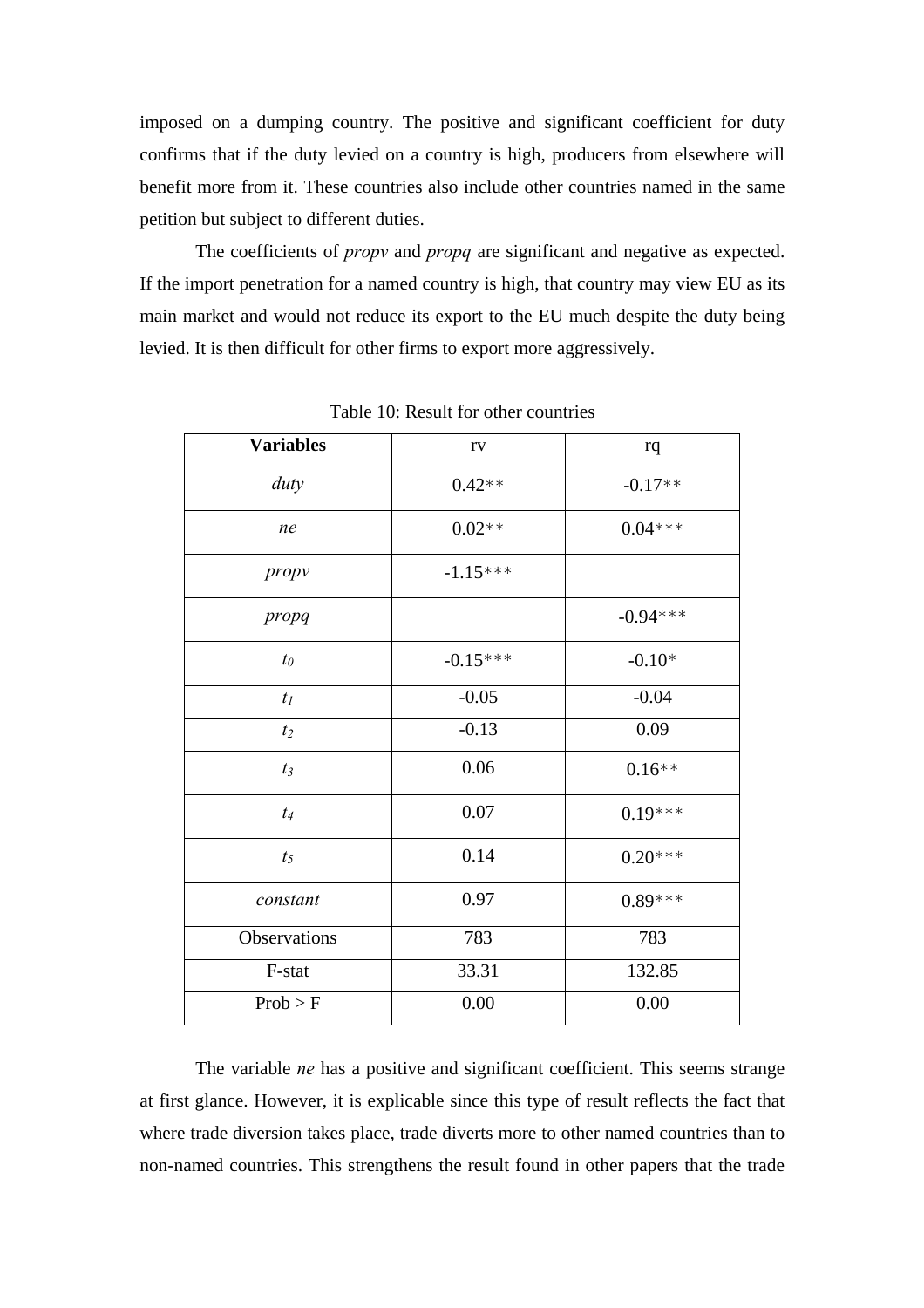diversion effect in the EU is weaker than in the US. The result also reveals that when the EU producers file an AD case, they tend to target imports that are responsible for a large market share. The issue of trade diversion among named countries is still left unaddressed in the literature and our results suggest that it is worth exploring. When a particular country is subject to AD, not only non-named countries, but also other named countries, benefit from it.

#### **6. Conclusion**

 This paper investigates the trade effects of EU antidumping duties on imports from named countries. Unlike other studies, we treat different countries named in the same petition separately in order to examine how each responds to EU antidumping action. The AD cases ending up with definitive duties first imposed from 1989 to 1998 are taken into account. By analysing raw data, it is clear that some outliers have a crucial impact, so we use robust regression techniques to control for this.

 Our results from econometric models provide some new evidence. The main focus of this work is on the role of AD duty and we find that, in contrast to some existing evidence, the size of duty is important in reducing trade from a named country. It should be noted, however, that this chapter is concerned only with AD cases with definitive duties whereas others take account of those with a negative decision and price undertakings as well. Strikingly, when we split the sample between market and non-market economies, producers from the latter tend to export less to the EU given the same duty size. Although the results from the split sample suggests this, a dummy on countries in transition from the full sample points out that, other things being equal, emerging economies are less sensitive to the AD action. This can be seen in the way that it is not duty but some unobservable characteristics of those countries that make them less sensitive to the EU measures.

 Import penetration seems to be the most important factor that determines trade volumes from named countries. It positively affects EU imports from named countries. Other factors that have a positive impact on import volumes are country size and the number of countries named in a petition. While the result on the former is new, the latter has been studied in the literature but what we find here is different as far as all dumping countries are concerned. However, as for market economies only,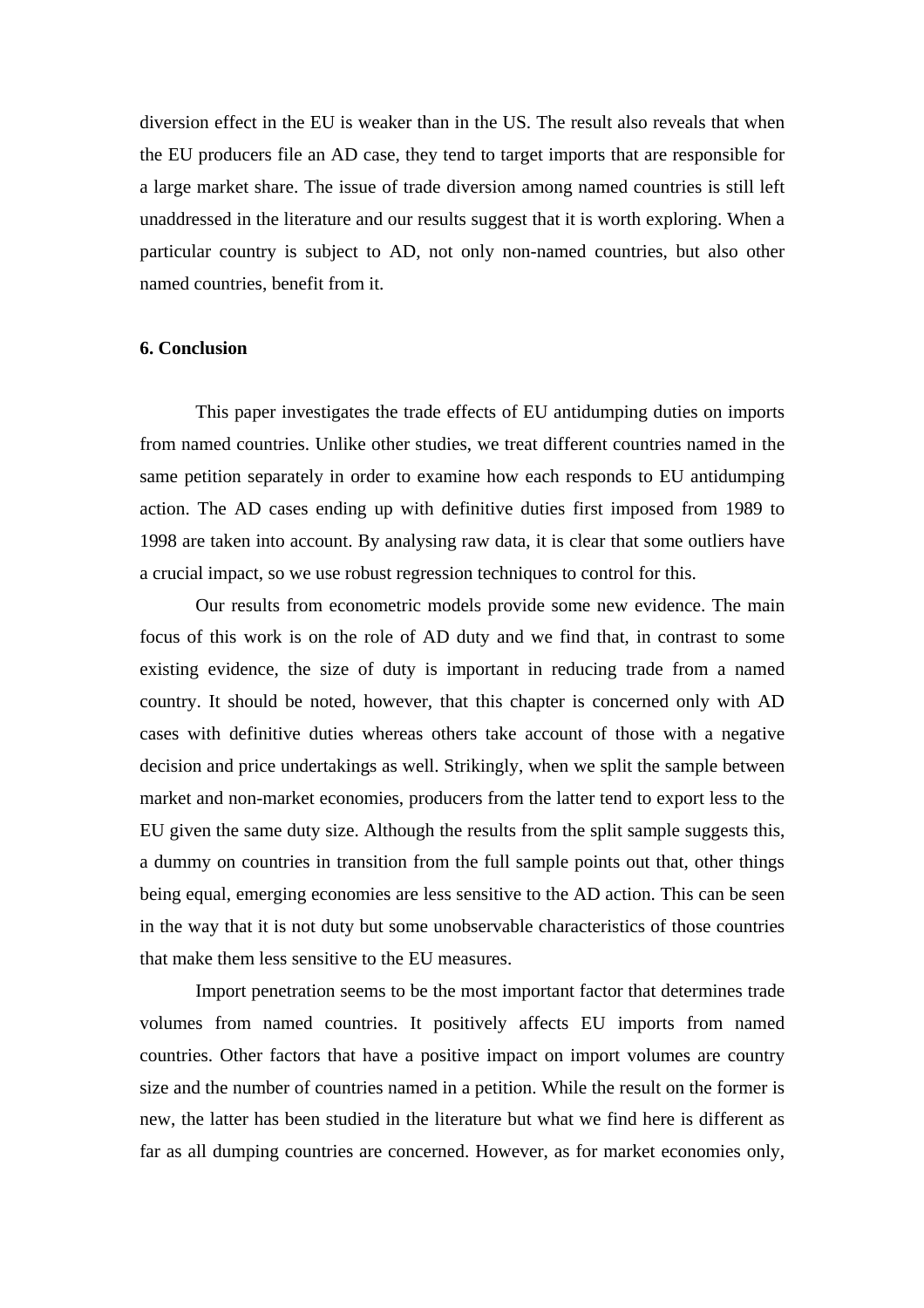the number of named countries is not significant. Combining this with the results found elsewhere, this is a puzzle left unaddressed.

 We also found that producers from a country in which the domestic industry is larger tend to export less to the EU once subject to AD. This implies that, in addition to a third country, trade could be shifted back to the domestic country if the market size is sufficiently large.

We check whether other countries benefit from AD duty faced by a particular named country. These countries include both non-named and other named countries. It turns out that they benefit from an AD measure imposed on a particular country. Other named countries benefit from it since the level of duty varies across countries though named in the same filing. We also have an interesting result in that EU trade diversion among named countries is strong and this issue has been overlooked hitherto.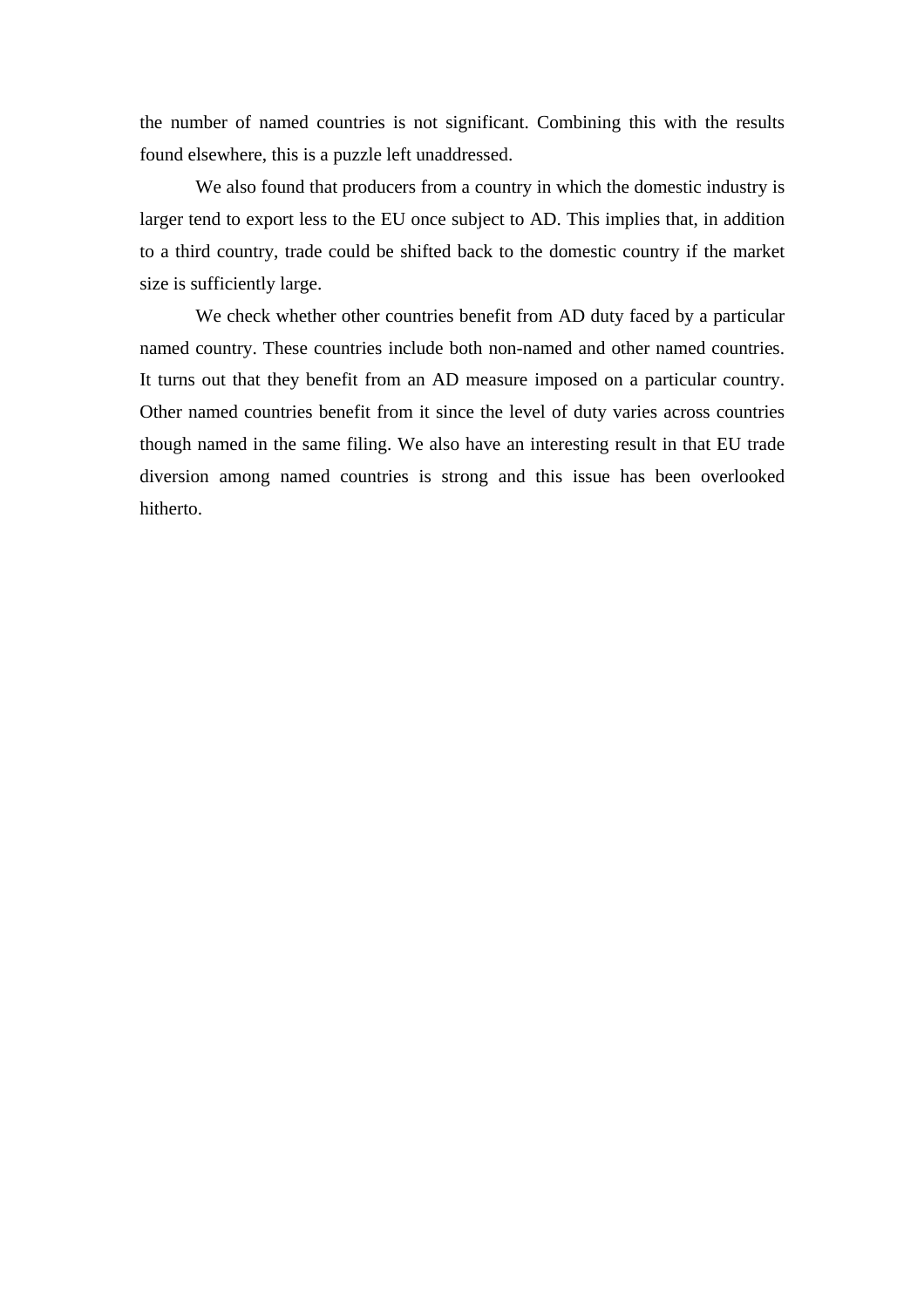#### **APPENDICES**

# **Appendix A**

The primary source of information regarding EU antidumping petition and antidumping actions are annual reports of Commission of the European Communities on the Community's anti-dumping and anti-countervailing activities, and various issues of Official Journal of the European Communities. The former summarises EU antidumping activities over a specific year whereas the latter contains details concerning each antidumping case. Each Official Journal contains information on the sizes of duties and number of dumping exporters in the same petition. The sizes of duties are used directly in our regressions and they are expressed in percentage terms. However, there are many AD cases where duties are not ad valorem but fixed in absolute terms. Where this is the case, we overcome the problem by using provisional duties or dumping margins where appropriate. As for the number of dumping exporters, we count the number of countries in which the dumping firms are located instead of the number of named firms because trade data is not available at the firm level.

 Our trade data is obtained from EUROSTAT, Comext CD-Rom, Intra- and Extra-EU trade, as categorised in Combined Nomenclature (8 digit). In some rare cases where dumped products are classified at the 6 digit level, we use trade data at this level as well. EUROSTAT contains the data in both quantity and value terms and both are used in our analysis. The data is available only until 1998. Therefore, there are many AD cases where we are unable to observe trade volumes of dumping firms for the whole 5 years after the duties were first levied.

 To measure market size, we collect data from the World Bank Trade and Production Database. The market size of each dumping country is roughly calculated as domestic production (total outputs) plus imports minus exports. The data on market size is crude because it actually measures size of industry, not a market for a specific product. The reason is that the level of disaggregation here is 3 digit (ISIC revision 2) whereas that of trade data from EUROSTAT is at 8 digit HS. As the two sources are in different systems, concordance tables are required to convert one to another. In doing this, some error is inevitable. The relevant tables are available online at Jon Haveman's Industry Concordances web page.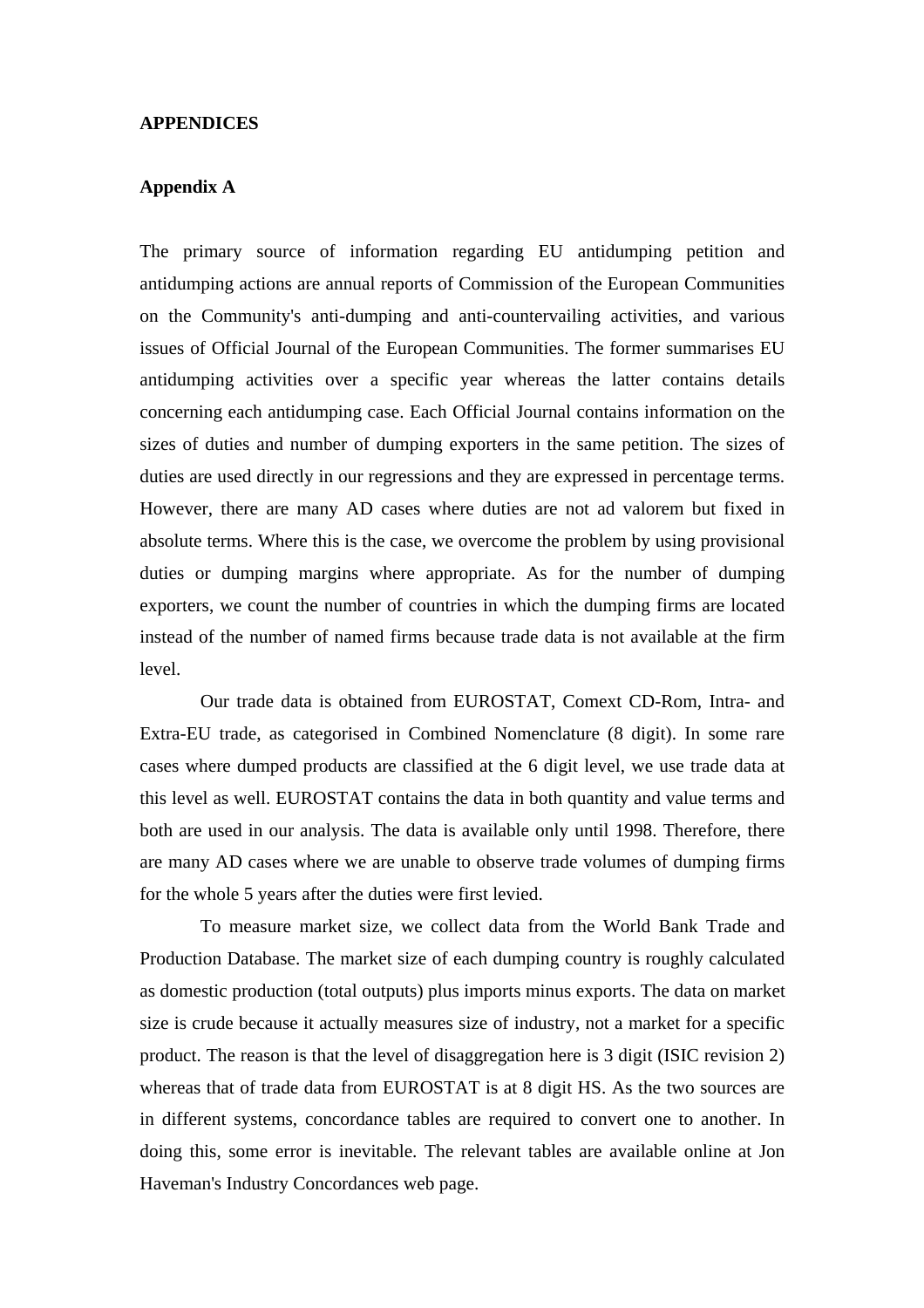Country size is measured by GDP in US dollars deflated to 1995. The International Financial Statistics Yearbook, provided by the IMF, gives all information needed to calculate country size.

 Economies in transition are same as in Miranda (1998) and Zanardi (2004). These are Albania, Armenia, Azerbaijan, Belarus, Bosnia and Herzegovina, Bulgaria, Croatia, China, Czech Republic, Cuba, Estonia, Georgia, Hungary, Latvia, Kazakhstan, Kyrgyzstan, Lithuania, Republic of Macedonia, Moldova, Poland, Romania, Russia, Serbia and Montenegro, Slovak Republic, Slovenia, Tajekistan, Turkmenistan, Ukraine, Uzbekistan and Yugoslavia

# **Appendix B**

This appendix reports the results from robust regressions and OLS. The significance level at 1%, 5%, and 10% are indicated by \*\*\*, \*\*, and \* respectively. Standard errors are in parentheses.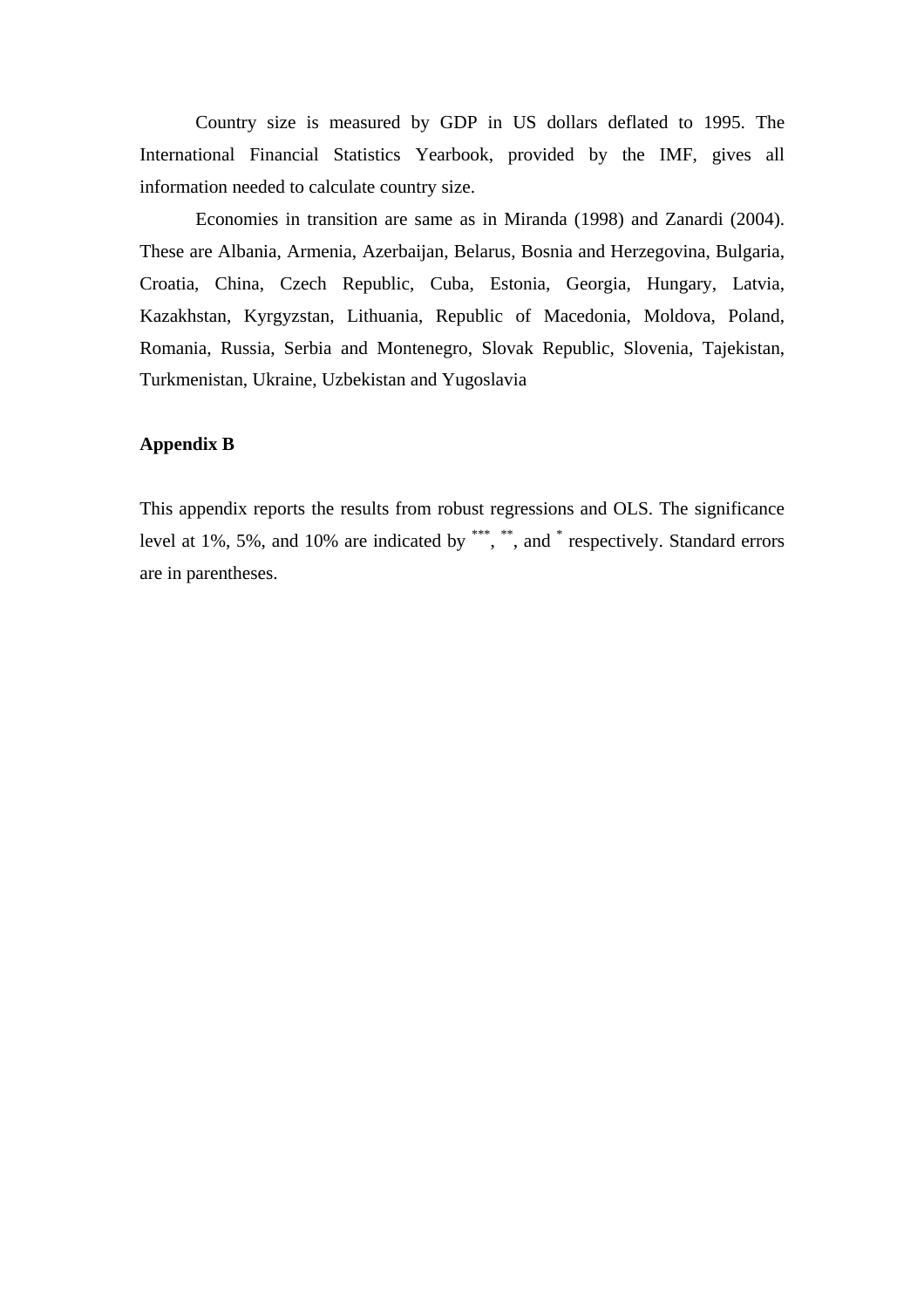| <b>Variables</b> | r v              | r v              | rq               | rq                |
|------------------|------------------|------------------|------------------|-------------------|
| duty             | $-0.41***(0.15)$ | $-0.41**$ (0.18) | $-0.45***(0.15)$ | $-0.41**$ (0.18)  |
| countrysize      | $0.01**$ (0.01)  |                  | $0.01**$ (0.005) |                   |
| marketsize       |                  | $-0.04**$ (0.02) |                  | $-0.01**$ (0.005) |
| trans            | $0.17***(0.06)$  | 0.09(0.06)       | $0.14**$ (0.06)  | $0.14**$ (0.06)   |
| ne               | $0.05***(0.02)$  | $0.05***(0.02)$  | $0.03*(0.016)$   | $0.03*(0.018)$    |
| propy            | $1.10***(0.13)$  | $1.18***(0.16)$  |                  |                   |
| propq            |                  |                  | $0.22***(0.04)$  | $0.20***(0.04)$   |
| $t_0$            | $-0.16*(0.09)$   | $-0.15(0.10)$    | $-0.18**$ (0.09) | $-0.21**$ (0.10)  |
| $t_1$            | $-0.19**$ (0.09) | $-0.18**$ (0.10) | $-0.28***(0.09)$ | $-0.28***(0.10)$  |
| t <sub>2</sub>   | $-0.20**$ (0.10) | $-0.20*(0.10)$   | $-0.28***(0.10)$ | $-0.28***(0.10)$  |
| $t_3$            | $-0.13(0.11)$    | $-0.14(0.11)$    | $-0.15(0.10)$    | $-0.15(0.11)$     |
| $t_4$            | $-0.08(0.11)$    | $-0.14(0.11)$    | $-0.16(0.10)$    | $-0.21*(0.11)$    |
| $t_5$            | $-0.14(0.11)$    | $-0.22*(0.11)$   | $-0.17(0.11)$    | $-0.22*(0.11)$    |
| constant         | $0.36***(0.14)$  | $0.98***(0.19)$  | $0.59***(0.13)$  | $0.98***(0.19)$   |
| Observations     | 613              | 523              | 613              | 523               |
| F-Stat           | 11.57            | 9.19             | 8.48             | 6.53              |
| Prob > F         | 0.00             | 0.00             | 0.00             | 0.00              |

Table A1: Robust regression: result from full sample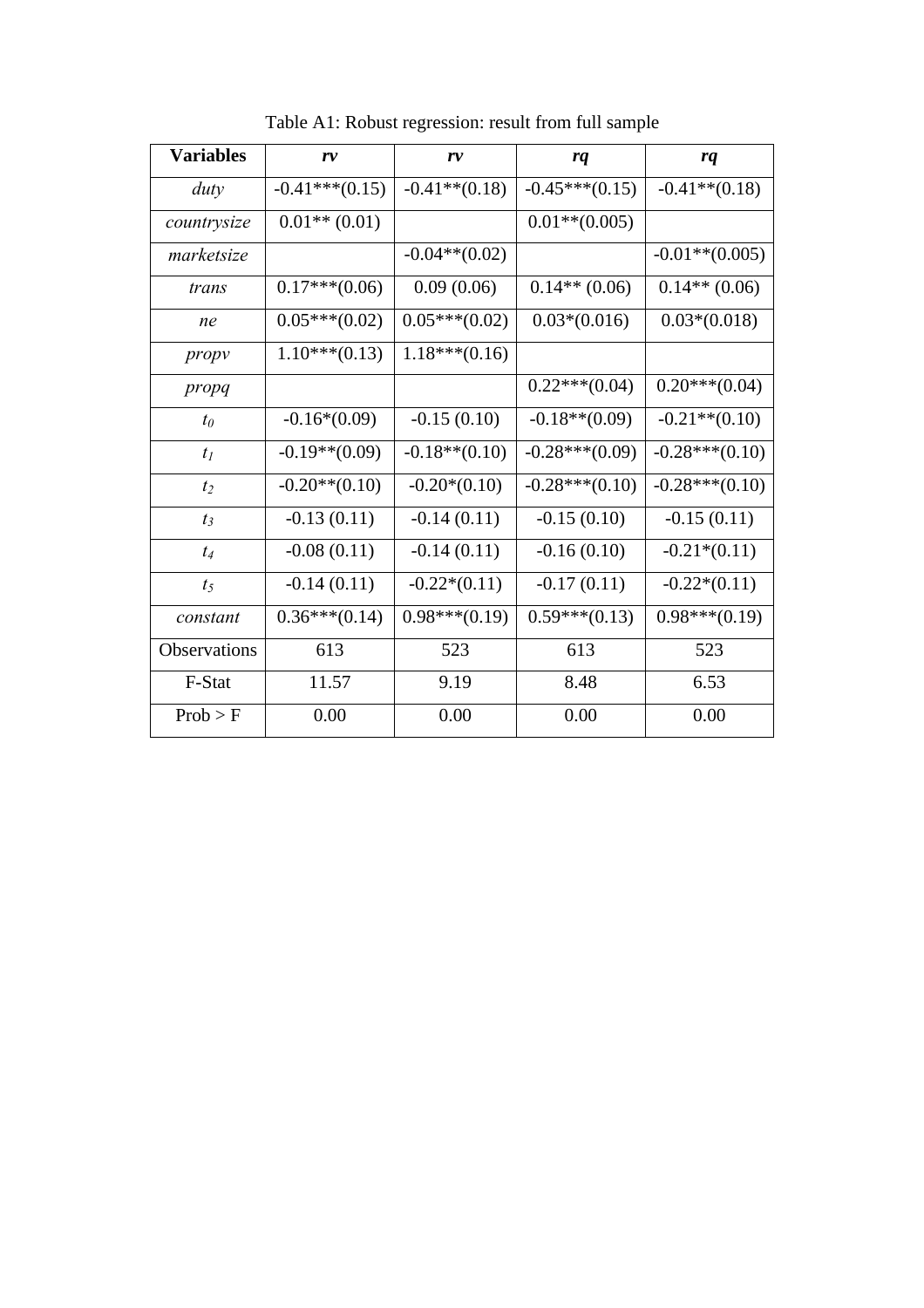| <b>Variables</b> | r v              | r v             | rq               | rq              |
|------------------|------------------|-----------------|------------------|-----------------|
| duty             | $-0.79**$ (0.33) | $-0.44(0.35)$   | $-0.81***(0.27)$ | $-0.47(0.29)$   |
| countrysize      | $-0.01(0.01)$    |                 | $-0.01(0.01)$    |                 |
| marketsize       |                  | $-0.04(0.04)$   |                  | $-0.04(0.03)$   |
| ne               | $0.11***(0.03)$  | $0.11***(0.04)$ | $0.11***(0.03)$  | $0.10***(0.03)$ |
| propy            | $1.08***(0.22)$  | $1.25***(0.24)$ |                  |                 |
| propq            |                  |                 | $1.08***(0.16)$  | $1.24***(0.18)$ |
| $t_0$            | $-0.11(0.19)$    | $-0.20(0.21)$   | $-0.04(0.15)$    | $-0.13(0.17)$   |
| $t_1$            | $-0.18(0.19)$    | $-0.25(0.21)$   | $-0.11(0.15)$    | $-0.19(0.18)$   |
| t <sub>2</sub>   | $-0.19(0.20)$    | $-0.24(0.22)$   | $-0.11(0.16)$    | $-0.19(0.18)$   |
| $t_3$            | $-0.12(0.21)$    | $-0.22(0.23)$   | $-0.03(0.17)$    | $-0.13(0.19)$   |
| $t_4$            | 0.14(0.22)       | $-0.07(0.23)$   | 0.10(0.18)       | $-0.06(0.19)$   |
| t <sub>5</sub>   | 0.13(0.24)       | 0.03(0.24)      | 0.23(0.19)       | 0.15(0.19)      |
| constant         | $0.78***(0.27)$  | $0.95**$ (0.38) | $0.70***(0.22)$  | $0.81**$ (0.92) |
| Observations     | 226              | 194             | 226              | 194             |
| F-Stat           | 6.24             | 5.01            | 9.59             | 7.81            |
| Prob > F         | 0.00             | 0.00            | 0.00             | 0.00            |

Table A2: Robust regression: result for non-market economies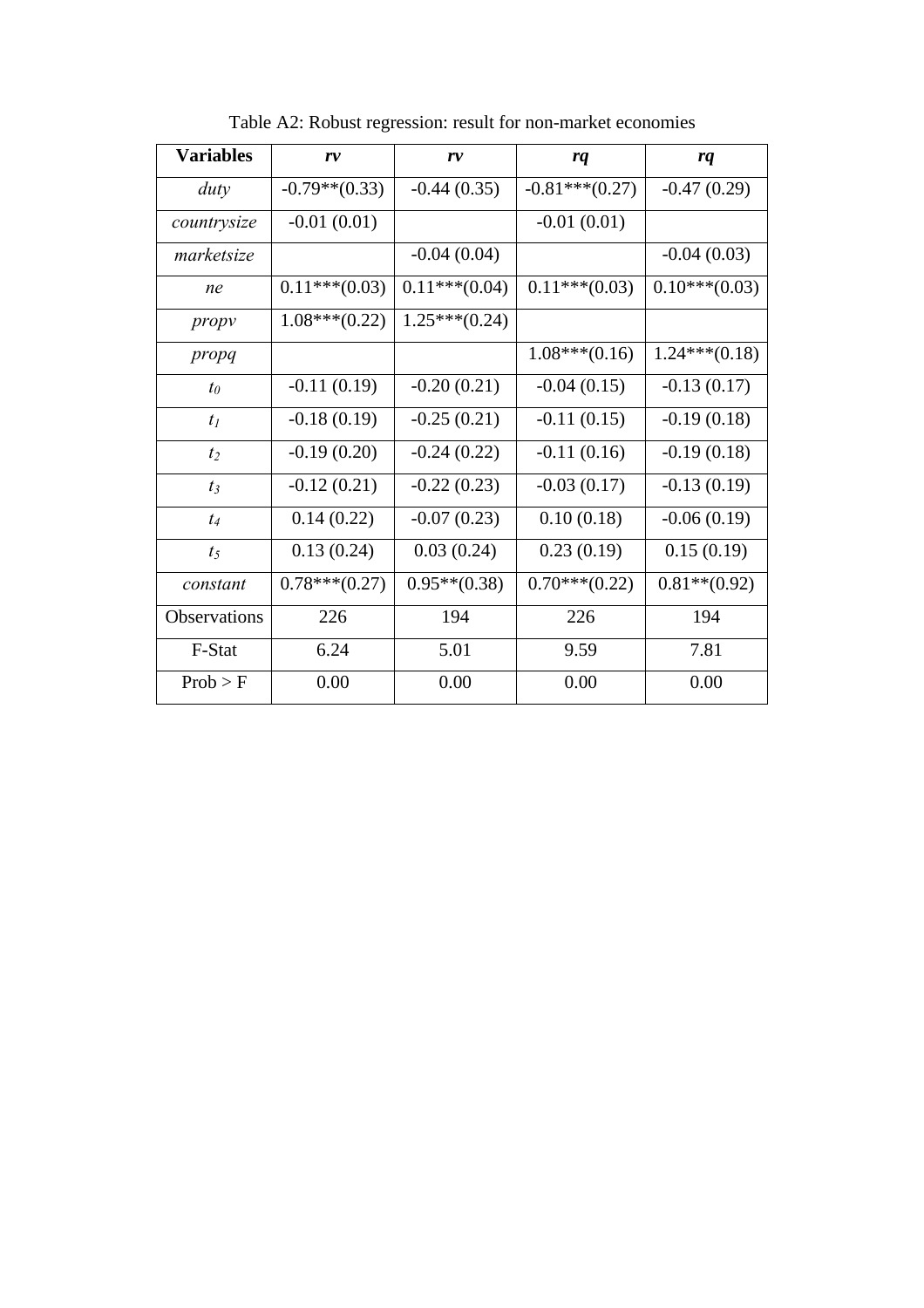| <b>Variables</b> | r v              | r v              | rq               | rq               |
|------------------|------------------|------------------|------------------|------------------|
| duty             | $-0.09(0.16)$    | $-0.30(0.20)$    | $-0.29*(0.17)$   | $-0.48**$ (0.22) |
| countrysize      | $0.02***(0.005)$ |                  | $0.01**$ (0.005) |                  |
| marketsize       |                  | $-0.04*(0.02)$   |                  | $-0.03(0.02)$    |
| ne               | 0.00(0.02)       | 0.01(0.02)       | 0.00(0.02)       | 0.02(0.02)       |
| propy            | $1.12***(0.16)$  | $1.45***(0.25)$  |                  |                  |
| propq            |                  |                  | $0.18***(0.04)$  | $0.15***(0.04)$  |
| $t_0$            | $-0.23**$ (0.10) | $-0.17*(0.10)$   | $-0.20*(0.10)$   | $-0.16***(0.11)$ |
| $t_1$            | $-0.24**$ (0.10) | $-0.18(0.11)$    | $-0.27**$ (0.11) | $-0.19(0.12)$    |
| t <sub>2</sub>   | $-0.26**$ (0.10) | $-0.20*(0.11)$   | $-0.26**$ (0.11) | $-0.19(0.12)$    |
| $t_3$            | $-0.18(0.11)$    | $-1.24(0.12)$    | $-0.14(0.12)$    | $-0.07(0.13)$    |
| $t_4$            | $-0.22(0.11)$    | $-0.19(0.12)$    | $-0.20(0.12)$    | $-0.16(0.13)$    |
| t <sub>5</sub>   | $-0.25(0.12)$    | $-0.30**$ (0.13) | $-0.24*(0.13)$   | $-0.23*(0.14)$   |
| constant         | $0.34**$ (0.14)  | $1.01***(0.22)$  | $0.56***(0.15)$  | $1.08***(0.24)$  |
| Observations     | 387              | 329              | 387              | 329              |
| F-Stat           | 8.27             | 5.51             | 4.88             | 4.10             |
| Prob > F         | 0.00             | 0.00             | 0.00             | 0.00             |

Table A3: Robust regression: result for market economies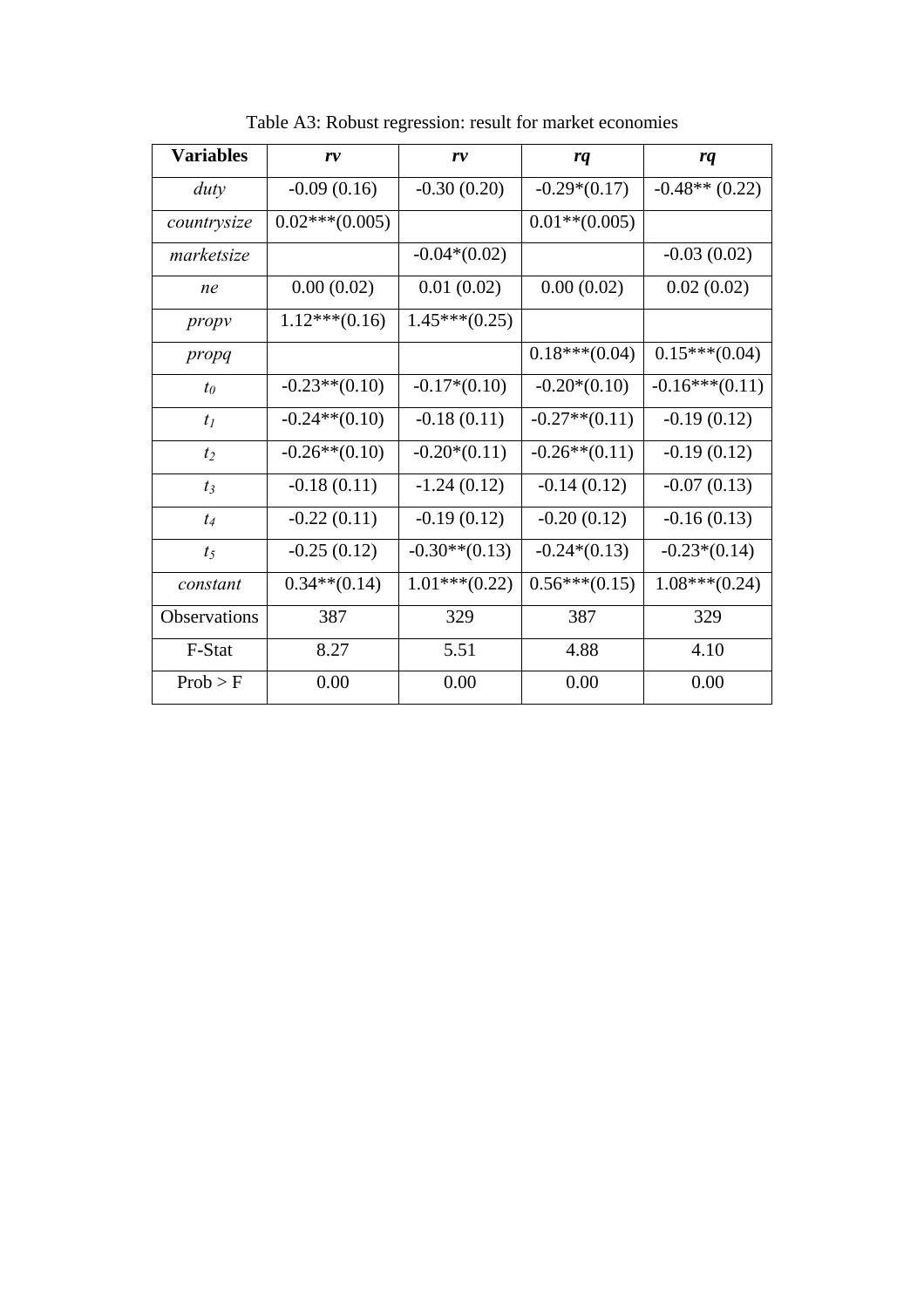| <b>Variables</b>    | r v              | rq               |
|---------------------|------------------|------------------|
| duty                | $0.42**$ (0.08)  | $0.17**$ (0.08)  |
| ne                  | $0.02**$ (0.01)  | $0.04***0.01)$   |
| propy               | $-1.15***(0.08)$ |                  |
| propq               |                  | $-0.94***(0.03)$ |
| $t_0$               | $-0.15***(0.05)$ | $-0.10*(0.056)$  |
| $t_I$               | $-0.05(0.05)$    | $-0.04(0.06)$    |
| $t_2$               | $-0.13(0.06)$    | 0.09(0.06)       |
| $t_3$               | 0.06(0.06)       | $0.16**$ (0.06)  |
| $t_4$               | 0.07(0.06)       | $0.19***(0.07)$  |
| t <sub>5</sub>      | $0.14**$ (0.07)  | $0.20***(0.07)$  |
| constant            | $0.97***(0.05)$  | $0.89***(0.05)$  |
| <b>Observations</b> | 783              | 783              |
| F-Stat              | 33.31            | 132.85           |
| Prob > F            | 0.00             | 0.00             |

Table A4: Robust regression: result for other countries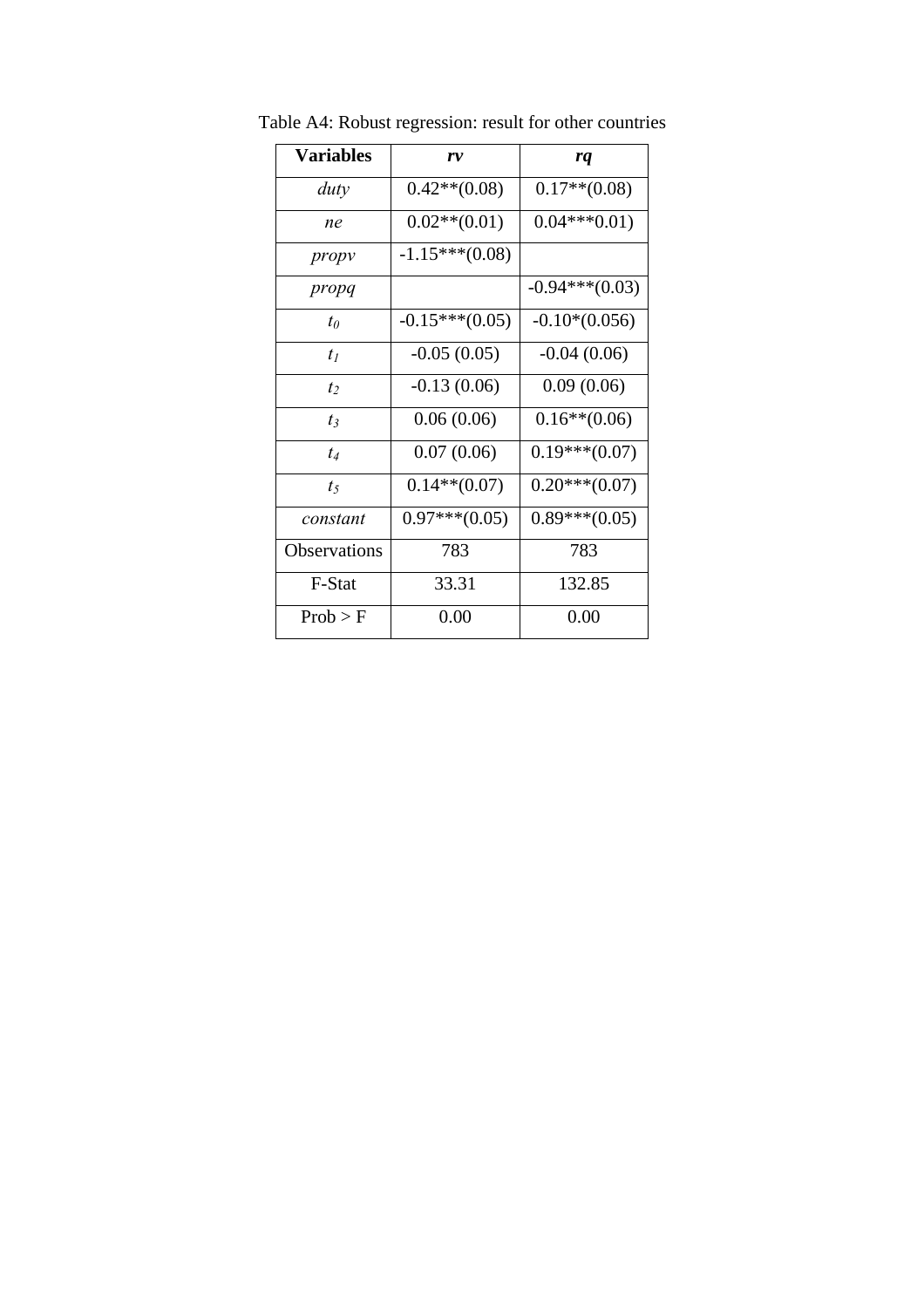| <b>Variables</b>    | r v             | r v             | rq               | rq              |
|---------------------|-----------------|-----------------|------------------|-----------------|
| duty                | 0.56(0.42)      | $-0.56(0.52)$   | $3.21***(0.70)$  | $-0.97(0.59)$   |
| countrysize         | $0.04***(0.01)$ |                 | $0.07***(0.02)$  |                 |
| marketsize          |                 | $-0.11*(0.057)$ |                  | $-0.08(0.06)$   |
| trans               | $-0.13(0.16)$   | $-0.19(0.16)$   | $-0.40(0.27)$    | $-0.22(0.18)$   |
| ne                  | 0.06(0.05)      | 0.05(0.05)      | 0.03(0.07)       | 0.06(0.06)      |
| propy               | $1.10***(0.13)$ | $2.30***(0.47)$ |                  |                 |
| propq               |                 |                 | 0.29(0.20)       | $0.20***(0.04)$ |
| $t_0$               | $-0.48*(0.25)$  | $-0.06(0.28)$   | $-1.40***(0.41)$ | $-0.03(0.32)$   |
| $t_1$               | $-0.47*(0.26)$  | $-0.04(0.29)$   | $-1.36***(0.43)$ | $-0.03(0.33)$   |
| t <sub>2</sub>      | $-0.28(0.28)$   | 0.12(0.31)      | $-1.02**$ (0.45) | 0.14(0.35)      |
| $t_3$               | 0.29(0.29)      | $0.71**$ (0.32) | $-0.21(0.48)$    | $-0.15(0.11)$   |
| $t_4$               | 0.29(0.30)      | $0.61*(0.32)$   | $-0.17(0.50)$    | $0.86**$ (0.36) |
| t <sub>5</sub>      | 0.30(0.32)      | $0.70**$ (0.34) | $-0.47(0.52)$    | $-0.22*(0.11)$  |
| constant            | $-0.07(0.38)$   | $0.98***(0.19)$ | $-0.20(0.63)$    | $0.69*(0.36)$   |
| <b>Observations</b> | 613             | 523             | 613              | 523             |
| F-Stat              | 4.34            | 4.27            | 4.72             | 2.74            |
| Prob > F            | 0.00            | 0.00            | 0.00             | 0.00            |

Table A5: OLS: result from full sample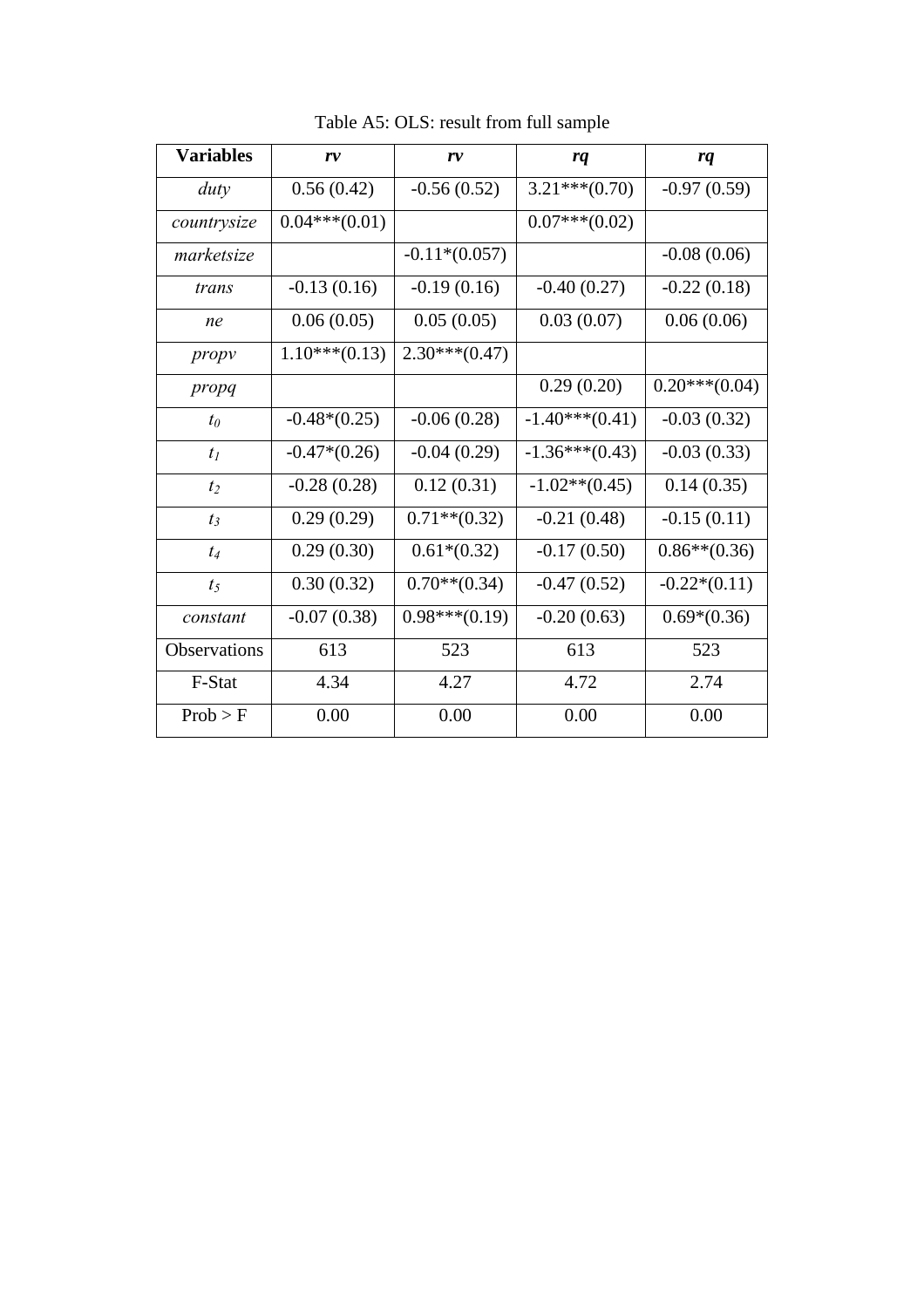| <b>Variables</b> | r v             | r v             | rq              | rq              |
|------------------|-----------------|-----------------|-----------------|-----------------|
| duty             | 0.45(0.67)      | 0.72(0.76)      | 0.23(0.55)      | 0.51(0.62)      |
| countrysize      | 0.00(0.03)      |                 | 0.01(0.02)      |                 |
| marketsize       |                 | 0.02(0.08)      |                 | $-0.01(0.06)$   |
| ne               | 0.07(0.06)      | 0.06(0.08)      | 0.09(0.05)      | 0.07(0.06)      |
| propy            | $0.96**$ (0.44) | $1.10**$ (0.51) |                 |                 |
| propq            |                 |                 | $0.86***(0.32)$ | $1.03***(0.38)$ |
| $t_0$            | $-0.54(0.38)$   | $-0.62(0.43)$   | $-0.51*(0.31)$  | $-0.63*(0.36)$  |
| $t_1$            | $-0.63(0.39)$   | $-0.69(0.45)$   | $-0.56*(0.32)$  | $-0.65*(0.37)$  |
| t <sub>2</sub>   | $-0.60(0.41)$   | $-0.67(0.47)$   | $-0.57*(0.34)$  | $-0.64(0.39)$   |
| $t_3$            | 0.32(0.43)      | 0.30(0.49)      | 0.09(0.35)      | 0.05(0.40)      |
| $t_4$            | $-0.27(0.45)$   | $-0.39(0.50)$   | $-0.41(0.37)$   | $-0.53(0.41)$   |
| t <sub>5</sub>   | $-0.11(0.47)$   | $-0.15(0.51)$   | $-0.25(0.39)$   | $-0.32(0.42)$   |
| constant         | 0.76(0.55)      | 0.59(0.84)      | 0.63(0.45)      | 0.83(0.69)      |
| Observations     | 226             | 194             | 226             | 194             |
| F-Stat           | 1.80            | 1.64            | 2.18            | 1.95            |
| Prob > F         | 0.06            | 0.10            | 0.02            | 0.04            |

Table A6: OLS: result for non-market economies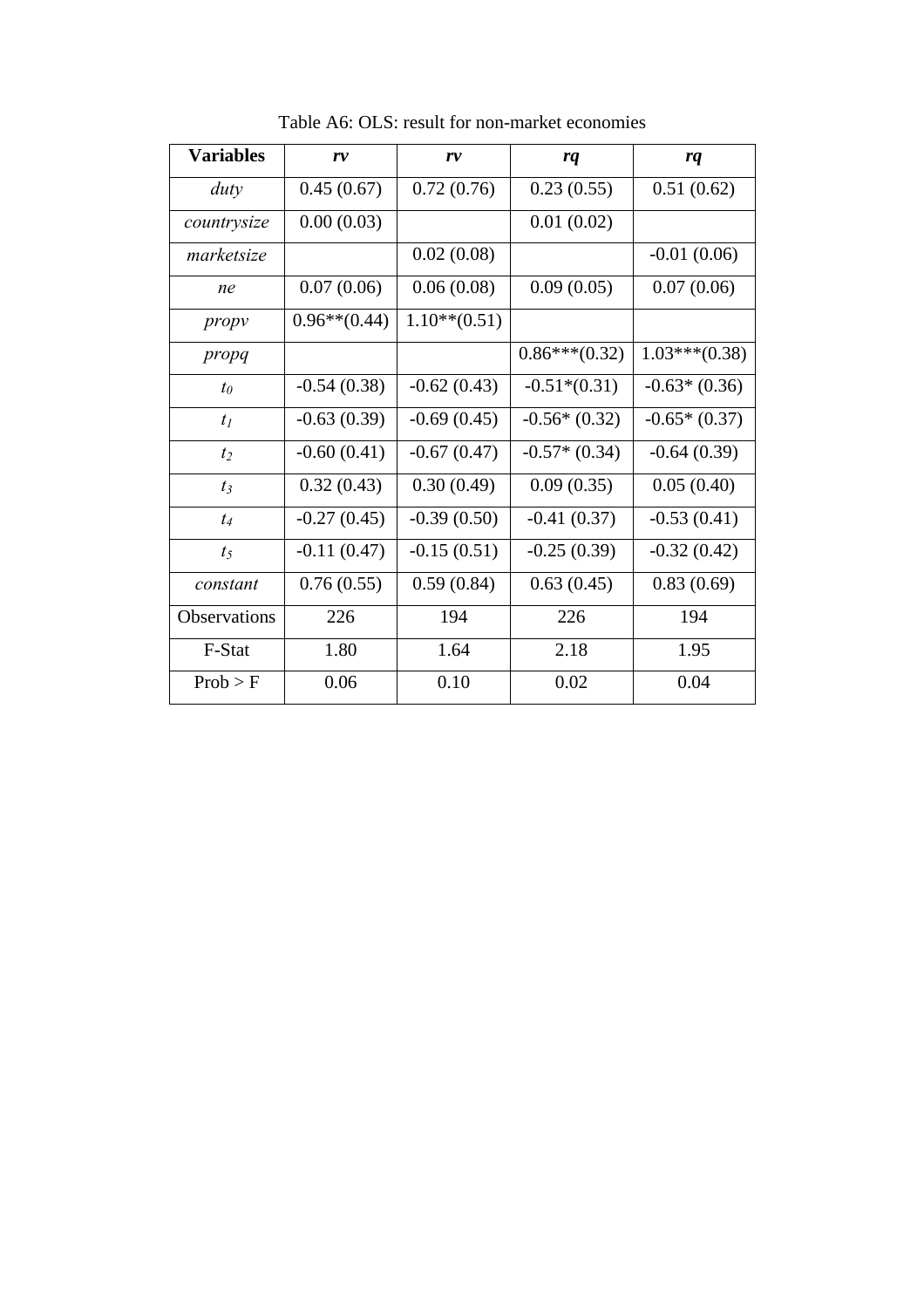| <b>Variables</b> | r v             | rv               | rq               | rq               |
|------------------|-----------------|------------------|------------------|------------------|
| duty             | 0.76(0.55)      | $-1.26*(0.71)$   | $4.60**$ (1.01)  | $-2.17**$ (0.88) |
| countrysize      | $0.05***(0.02)$ |                  | $0.08**$ (0.03)  |                  |
| marketsize       |                 | $-0.25***(0.08)$ |                  | $-0.21**$ (0.09) |
| ne               | 0.06(0.07)      | 0.03(0.07)       | 0.00(0.11)       | 0.09(0.08)       |
| propy            | $1.30**$ (0.54) | $4.30***(0.87)$  |                  |                  |
| propq            |                 |                  | 0.32(0.24)       | 0.12(0.16)       |
| $t_0$            | $-0.47(0.33)$   | 0.19(0.36)       | $-1.64**$ (0.61) | 0.38(0.45)       |
| $t_1$            | $-0.41(0.35)$   | 0.20(0.38)       | $-1.56**$ (0.64) | 0.40(0.47)       |
| t <sub>2</sub>   | $-0.12(0.37)$   | $-0.20*(0.11)$   | $-0.97(0.67)$    | 0.70(0.49)       |
| $t_3$            | 0.27(0.39)      | 0.43(0.40)       | $-0.16(0.71)$    | $1.42***(0.52)$  |
| $t_4$            | 0.57(0.40)      | $0.82*(0.42)$    | 0.14(0.73)       | $1.50***(0.51)$  |
| t <sub>5</sub>   | 0.51(0.43)      | $1.02**$ (0.44)  | $-0.33(0.78)$    | $1.57***(0.54)$  |
| constant         | $-0.34(0.48)$   | $2.79***(0.78)$  | $-0.68(0.88)$    | $2.64***(0.95)$  |
| Observations     | 387             | 329              | 387              | 329              |
| F-Stat           | 3.31            | 4.89             | 3.98             | 4.10             |
| Prob > F         | 0.00            | 0.00             | 0.00             | 0.00             |

Table A7: OLS: result for market economies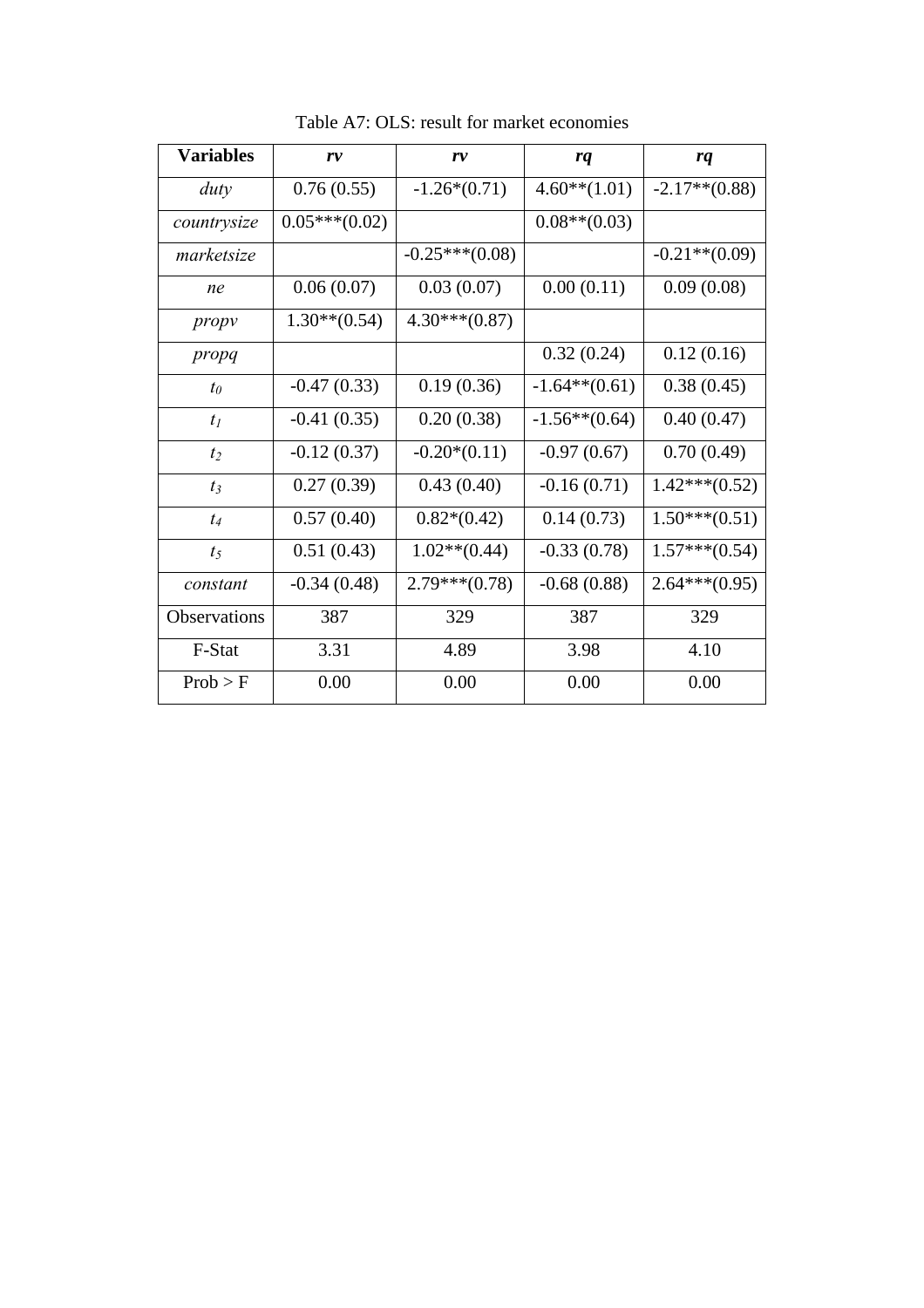| <b>Variables</b> | r v              | rq               |
|------------------|------------------|------------------|
| duty             | 0.28(0.28)       | 0.05(0.29)       |
| ne               | $-0.05(0.04)$    | $-0.04(0.04)$    |
| propy            | $-1.46***(0.28)$ |                  |
| propq            |                  | $-0.98***(0.01)$ |
| $t_0$            | $-0.15(0.18)$    | 0.01(0.19)       |
| $t_I$            | $-0.06(0.19)$    | 0.13(0.20)       |
| $t_2$            | 0.17(0.20)       | 0.33(0.21)       |
| $t_3$            | $-0.04(0.21)$    | 0.17(0.22)       |
| $t_4$            | $-0.04(0.22)$    | 0.19(0.23)       |
| $t_5$            | $0.47**$ (0.23)  | 0.30(0.24)       |
| constant         | $1.37***(0.16)$  | $1.20***(0.16)$  |
| Observations     | 783              | 783              |
| F-Stat           | 4.37             | 11.72            |
| Prob > F         | 0.00             | 0.00             |

Table A8: OLS: result for other countries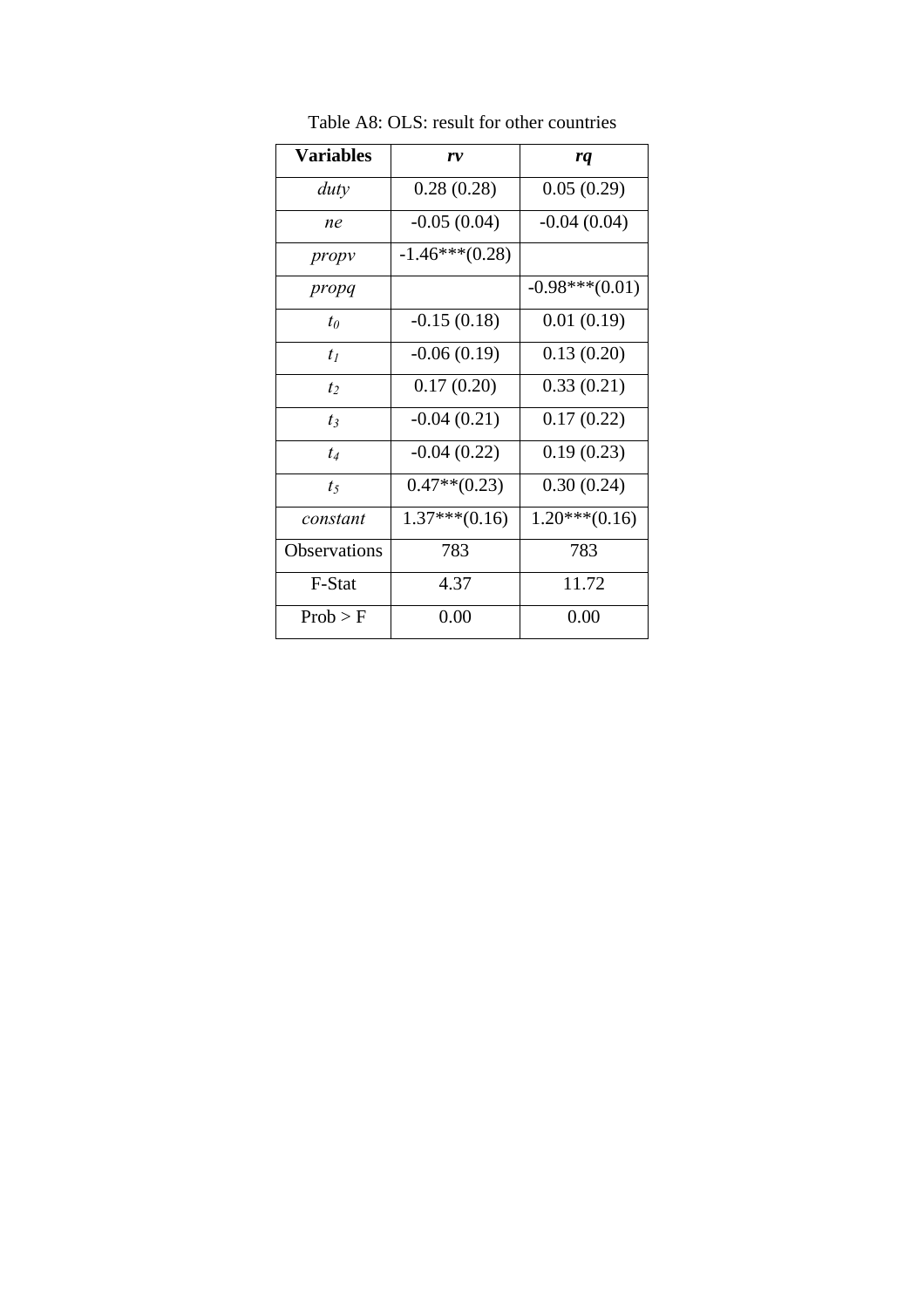## **References:**

Baldwin, R.E and J.W. Steagall (1994), "An Analysis of ITC Decision in Antidumping, Countervailing and Safeguard Cases", *Welwirtschaftliches Archiv*, 130, pp. 290-38.

Brenton, P. (2001), "Anti-Dumping Policies in the EU and Trade Diversion", *European Journal of Political Economy*, 17, pp. 593-607.

Falvey, R.E. and S. Wittayarungruangsri (2006), "Market Size and Antidumping in Duopolistic Competition", *European Journal of Political Economy*, forthcoming.

Finger, J.M., H.K. Hall, and D. Nelson (1982), "Political Economy of Administered Protection", *American Economic Review*, 72, pp. 452-66.

Hamilton, L.C. (1991), "How Robust is Robust Regression?", *Stata Technical Bulletin*, 2, pp. 21-6.

Hansen, W.L. and T.J. Prusa (1996), "Cumulation and ITC Decision Making: The Sum of the Parts is Greater than the Whole", *Economic Inquiry*, 34, pp. 746-69.

Irwin, D. (2002), *Free Trade under Fire*, Princeton University Press, Princeton.

Konings, J., H. Vandenbussche and L. Springael (2001), "Import Diversion under European Antidumping Policy", *Journal of Industry, Competition and Trade*, 1, 3, pp. 283-99.

Messerlin, P. and G. Reed (1995), "The US and EC Antidumping Policies", *Economic Journal*, 105, pp. 1565-75.

Miranda, J., R.A. Torres and M. Ruiz (1998), "The International Use of Antidumping Policy: 1987-1997", *Journal of World Trade*, 32, 5, pp. 5-71.